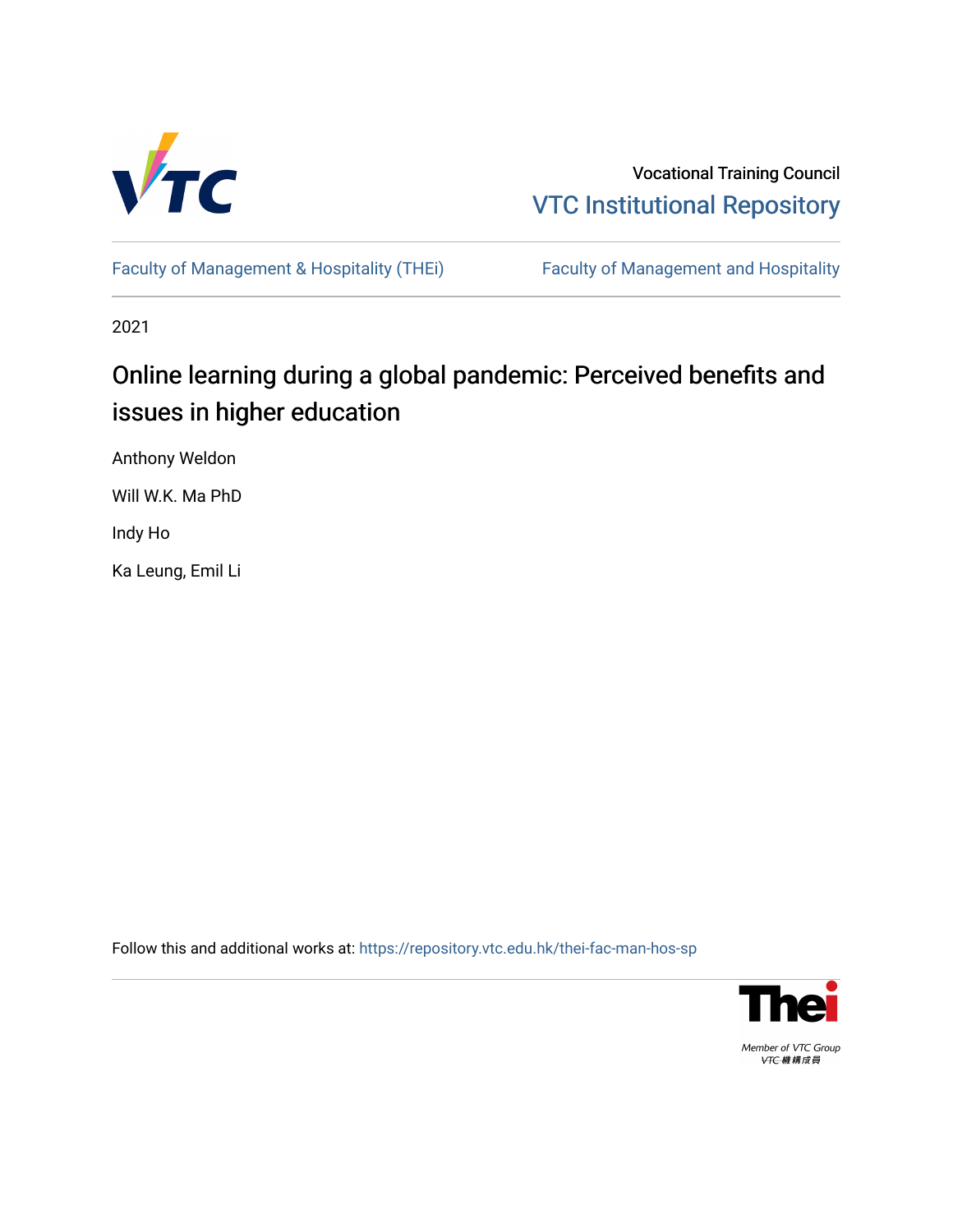*Knowledge Management & E-Learning, Vol.13, No.2. Jun 2021*

# **Online learning during a global pandemic: Perceived benefits and issues in higher education**

**Anthony Weldon Will W. K. Ma Indy M. K. Ho Emil Li** The Technological and Higher Education Institute of Hong Kong, Hong Kong



**Knowledge Management & E-Learning: An International Journal (KM&EL)** ISSN 2073-7904

# **Recommended citation:**

Weldon, A., Ma, W. W. K., Ho, I. M. K., & Li, E. (2021). Online learning during a global pandemic: Perceived benefits and issues in higher education. *Knowledge Management & E-Learning, 13*(2), 161–181. <https://doi.org/10.34105/j.kmel.2021.13.009>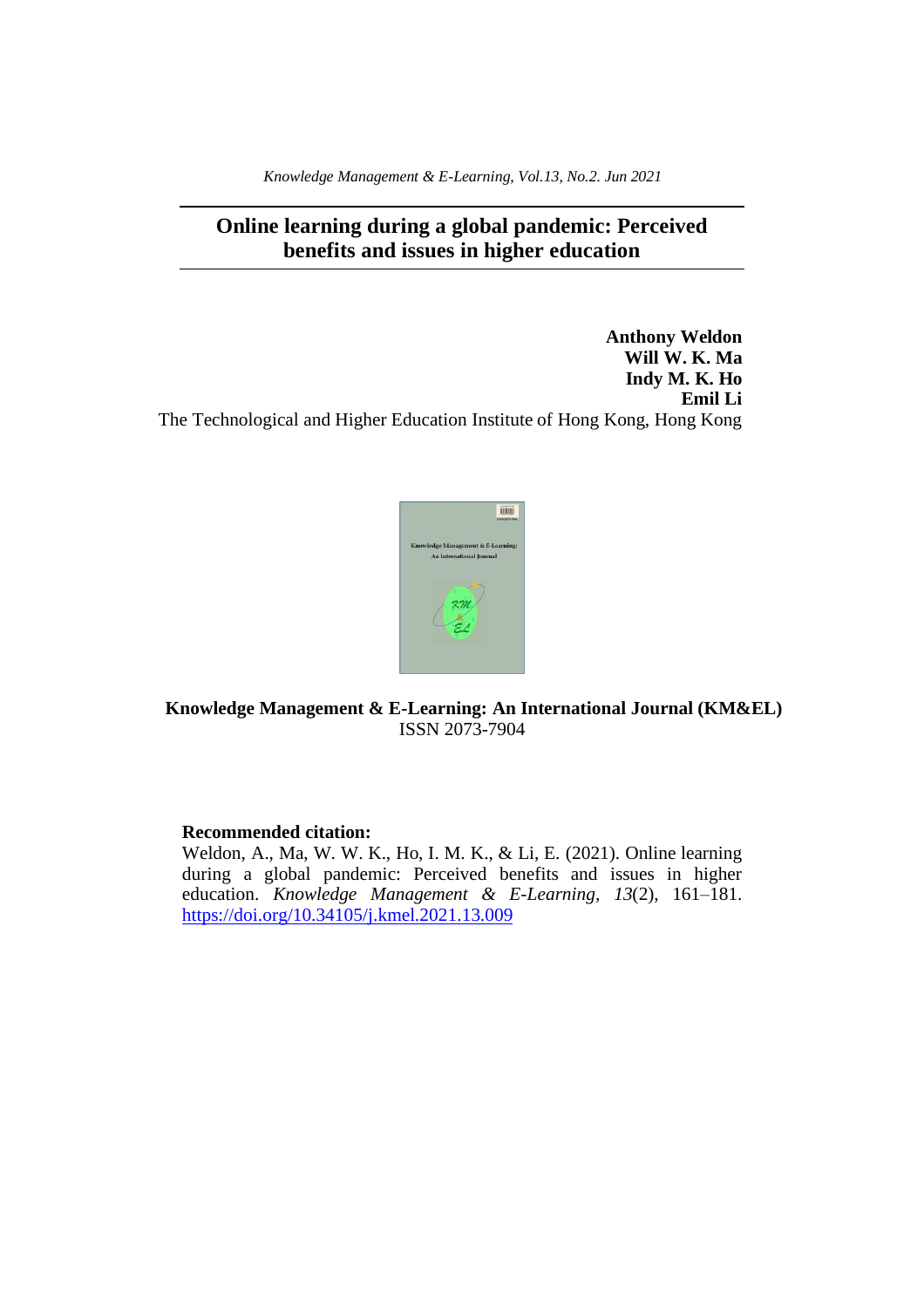# **Online learning during a global pandemic: Perceived benefits and issues in higher education**

# Anthony Weldon\*

Faculty of Management and Hospitality The Technological and Higher Education Institute of Hong Kong, Hong Kong E-mail: Anthony-weldon@thei.edu.hk

# Will W. K. Ma

Learning Commons The Technological and Higher Education Institute of Hong Kong, Hong Kong E-mail: willma@thei.edu.hk

# Indy M. K. Ho  $\bullet$

Faculty of Management and Hospitality The Technological and Higher Education Institute of Hong Kong, Hong Kong E-mail: indyho@thei.edu.hk

# Emil Li

School of General Education and Languages The Technological and Higher Education Institute of Hong Kong, Hong Kong E-mail: emilli@thei.edu.hk

# \*Corresponding author

**Abstract:** The COVID-19 pandemic has created substantial challenges across higher education, requiring academic institutes to conduct all teaching, learning, and assessments remotely online. To obtain a stronger understanding of the opinions of teachers and students in Hong Kong during this period, an anonymous online survey was distributed to all teachers and students at a higher education institute. Overall, 48 teachers and 425 students responded to the survey. This paper specifically analyzes the responses to open-ended questions from the survey to identify key topics and concepts. Open coding was used to obtain key terms, which were further grouped into categories. Results indicated that higher education teachers and students had similar issues (e.g., access to digital devices and software) and benefits (e.g., flexible scheduling and time arrangements) regarding online education. However, some categories were reported as both issues and benefits by teachers and students (e.g., communication/interaction), demonstrating that individual circumstances, abilities, preferences, and experiences, may influence satisfaction levels. Furthermore, results indicated that the delivery of quality online education enforced during a pandemic requires a multi-factorial and tailored approach. The information presented in this study will help higher education institutes to develop, redefine, and re-conceptualize online learning initiatives.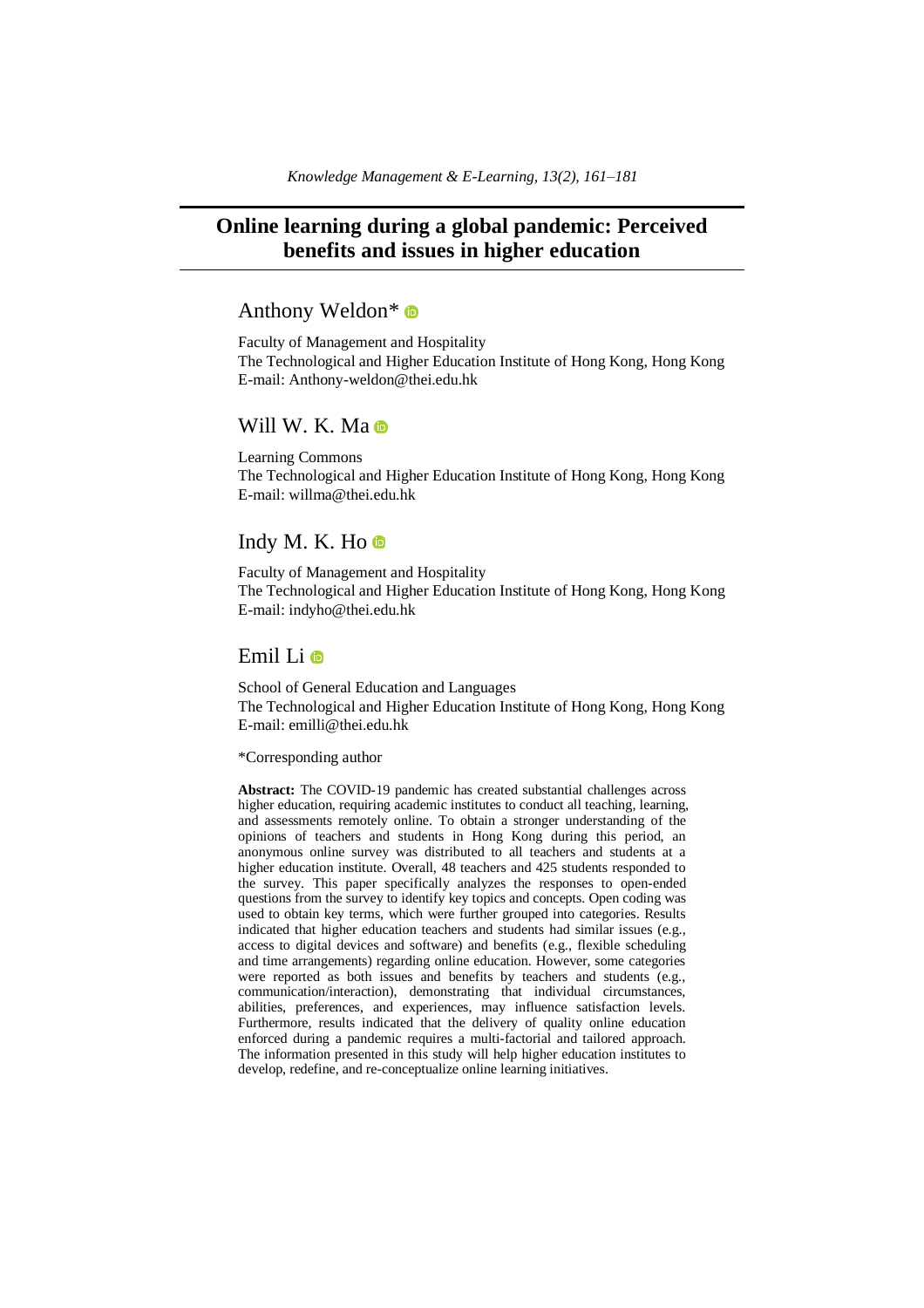**Keywords:** e-Learning; Online course; Course satisfaction; Learning quality; Teaching quality; Distanced learning

**Biographical notes**: Anthony Weldon is a Teaching Fellow at The Technological and Higher Education Institute of Hong Kong. His research interests include student satisfaction, self-efficacy, and work-integrated learning.

Will W. K. Ma is Head of Learning Commons at The Technological and Higher Education Institute of Hong Kong. His research interests include the use of information systems for communication, knowledge sharing, and knowledge creation.

Indy M. K. Ho is a Teaching Fellow at The Technological and Higher Education Institute of Hong Kong. His research interests include data analytics, student satisfaction, and online learning.

Emil Li is a Teaching Fellow at The Technological and Higher Education Institute of Hong Kong. His research interests include blended learning, technology affordances, and educational technologies.

#### **1. Introduction**

The World Health Organization declared COVID-19 a public health emergency in January 2020 and a pandemic in March 2020 (Cucinotta & Vanelli, 2020). In Hong Kong stringent measures were taken, including border control, case finding and tracing, quarantining, and social distancing (Lai et al., 2020). As cases continued to rise, additional precautions were taken, and education institutions were temporarily closed in February 2020 (Press Releases, 2020), meaning no face-to-face classes, practical lessons, or facility usage. Therefore, all teaching and learning moved online, to enable continued education (Crawford et al., 2020).

Online and blended education is widely utilized in higher education, with a continued trend of programs transitioning to this mode from traditional face-to-face classes (Smith, 2010; Dziuban et al., 2018). Irrespective of the delivery method, research suggests similar teaching and student performance, emotional stability and satisfaction can be achieved (Ghaderizefreh & Hoover, 2018; Paul & Jefferson, 2019). However, the development of comprehensive and well-designed online teaching, learning, and assessment materials takes considerable time. Furthermore, suitable information technology (IT) infrastructures are essential, to ensure unhindered service and support for teachers and students while conducting online education (Holt & Thompson, 1998; Ayebi-Arthur, 2017). However, due to COVID-19 immediate decisions were required, and higher education programs quickly shifted online, which caused various issues for teachers (Asghar et al., 2021), particularly those with limited experience or knowledge of online teaching (Crawford et al., 2020). Additionally, reports in some countries (i.e., Pakistan) demonstrated difficulties in developing IT infrastructures quick enough to deal with the increased demand, leading to even less time for teachers to adapt and transition to an online teaching environment (Kaur, 2020).

Even if education institutes and teachers can quickly adopt online education, from a student's perspective numerous other barriers can negatively impact their learning experiences. For example, having access to a reliable internet connection and digital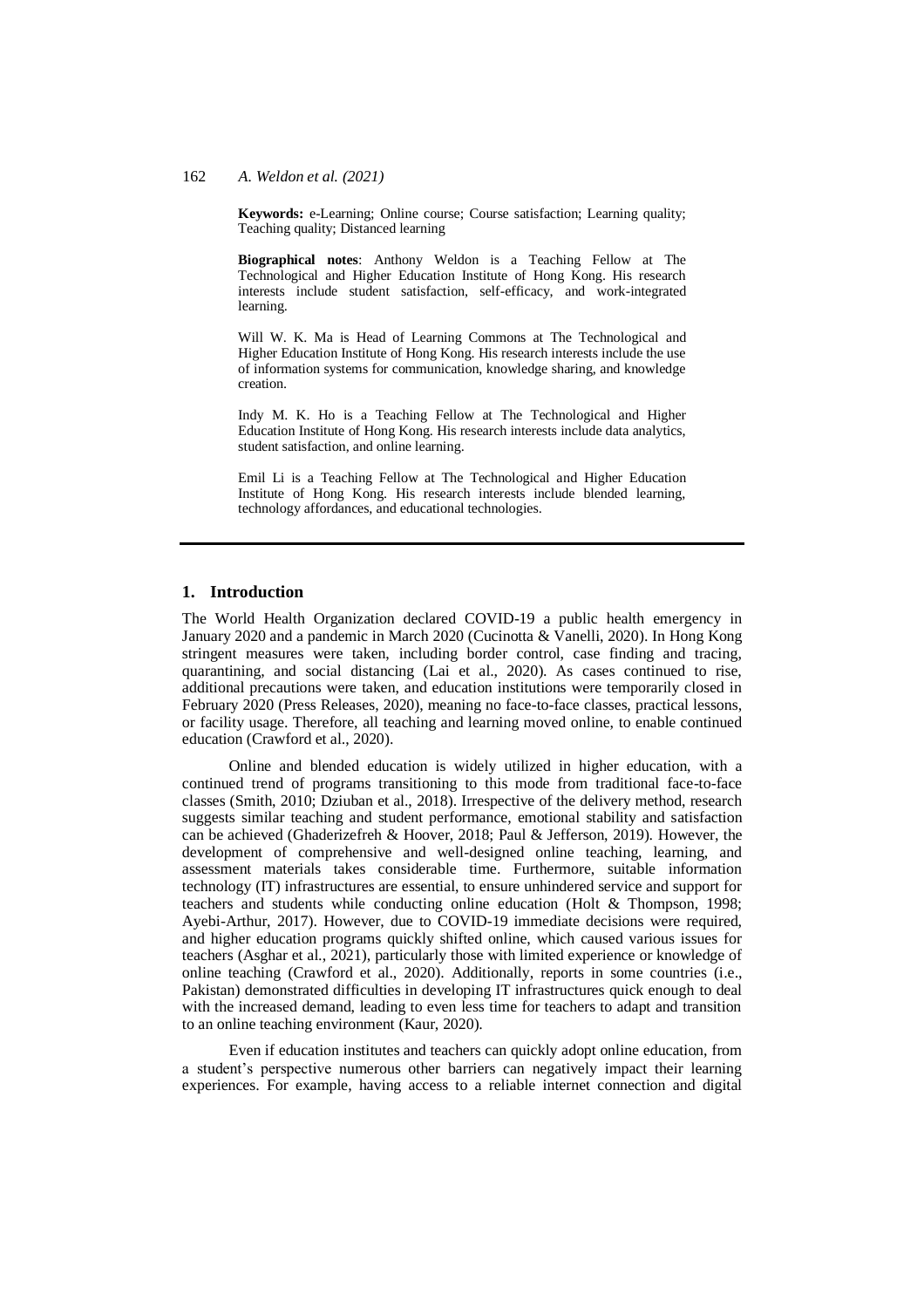device, or possessing the skills to work independently online (e.g., problem-solving, critical thinking) (Dhawan, 2020; Hu et al., 2021). Furthermore, some students require additional support for personal, social, and emotional issues that may be difficult to obtain in an online environment (Ghaderizefreh & Hoover, 2018). Therefore, beyond providing online learning content the role of education institutes, teachers, and support staff (e.g., IT technicians, student councilors) is multifaceted, requiring a concerted effort to provide students with high-quality service and support.

Specifically in Hong Kong, students from low-income households may be disadvantaged when conducting online learning, with only 37% possessing a computer versus 75% across all households, and 21% having no reliable internet access (as of 2015) (Ng et al., 2020). However, during COVID-19 adopting online education was deemed the most viable option, which also presented the additional issue of rapidly adopting new technologies (e.g., Microsoft Teams, Zoom). This may have inadvertently amplified the gap between students of low and high-income households for digital access, digital literacy, and academic performance (Reichert et al., 2020). Furthermore, deviated from the reported preferences of Hong Kong teachers to gradually implement new learning technologies into online education, as opposed to immediate innovation (Ng et al., 2020).

To combat inequality with online learning and promote student engagement, the Hong Kong government initiated a financial subsidy scheme for students to obtain mobile devices, internet access, and training (Legislative Council, 2017). Furthermore, all schools in Hong Kong were equipped with Wi-Fi and a "Bring Your Own Device" to school policy was introduced, to promote teachers and students to engage with mobile devices and online learning (Education Bureau, 2019). Within Hong Kong primary and secondary schools data was collected between 2011-2014, that demonstrated if suitable IT infrastructures and pedagogical designs are in place, online education is effective and enables students to meet learning outcomes (Education Bureau, 2015). Furthermore, this data also showed online learning supported students to develop information literacy, independent learning, critical thinking skills, and peer collaboration across all subjects (Education Bureau, 2015). Whereas, teachers who believed traditional teacher-centered education was best, adopted more student-centered practices while engaging with online teaching (Education Bureau, 2015).

In higher education, the Chinese University of Hong Kong reported that 99% of 1438 surveyed students had home access to a computer, mobile phone, and internet (Lam et al., 2011). Furthermore, these students regularly used digital communication strategies (e.g., email, forums), and possessed high digital literacy confidence (Lam et al., 2011). With this generation of students being termed 'digital natives', it is unsurprising that 90% felt online education strategies were beneficial. Whereas referring back to digital inequality, it was those students with greater use and access to technology and mobile devices, were most positive regarding the potential benefits of online learning (Lam et al., 2011).

Although some studies have addressed the online education experiences in Hong Kong, there is a need for greater insight into the positive and negative effects that COVID-19 has had. Therefore, this study aims to identify the perceived issues and benefits of teachers and students at a higher education institute in Hong Kong during COVID-19. This will provide valuable information for the development of future support and strategies required to facilitate high-quality online education in higher education.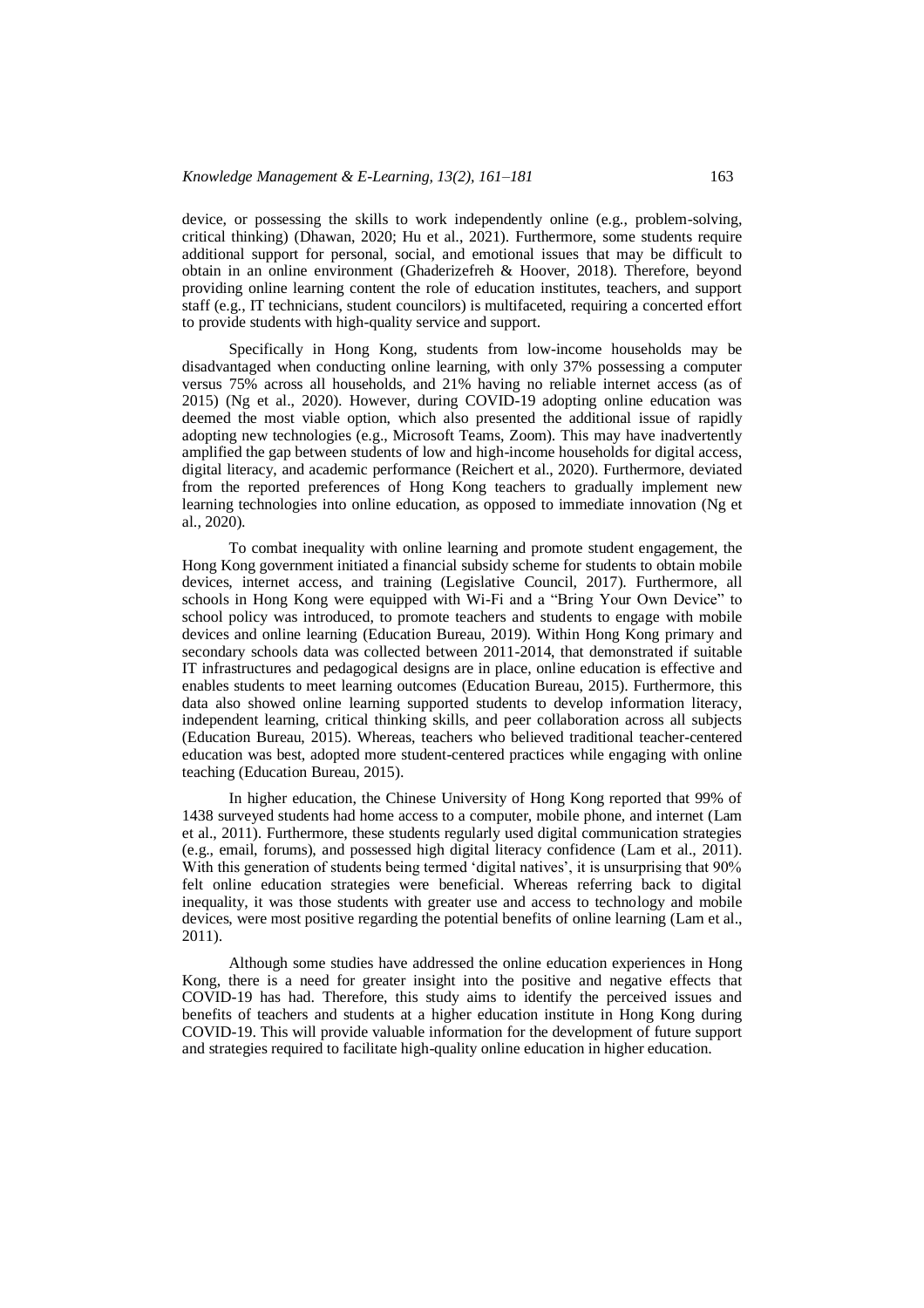# **2. Methods**

# *2.1. Research setting*

Due to the COVID-19 pandemic education institutes in Hong Kong were temporarily closed as of February 2020, and online education was adopted to ensure the safety of staff and students. To investigate the efficacy of online education during this period an institutional research project group was formed, including representatives from the research office, learning commons, and different faculties. An online survey was designed and distributed to obtain the experiences and opinions of teachers and students between April to June 2020. The results provide information to make informed decisions on the continued improvement of online learning strategies.

#### *2.2. Instrument and data collection*

An anonymous online survey was adapted from the DIY Survey Kit from EDUCAUSE (2020). The survey was created using Microsoft Forms in Office 365 and underwent numerous rounds of pilot testing to ensure the wording and structure were appropriate for the surveyed populations. An email with a hyperlink to the survey was sent to all teachers and students at the higher education institute. The data collection period is presented in Table 1. All responses were collated and converted into a Microsoft Excel workbook and prepared for further analysis. This paper specifically reports the qualitative findings from the open-ended questions. Participants were required to freely answer the following questions.

**Students**: *"List and explain the biggest problems related to online learning during the COVID-19 pandemic*" and *"List and explain the most important benefits related to online learning during the COVID-19 pandemic.*"

**Teachers**: "*What additional support does the institute need to provide to resolve your problems related to online teaching during the COVID-19 pandemic*" and *"List and explain the most important benefits related to online teaching during the COVID-19 pandemic.*"

**Table 1** Data collection

|               | <b>Student Online Survey</b> | <b>Teacher Online Survey</b> |
|---------------|------------------------------|------------------------------|
| Posted online | 29 April 2020                | 12 May 2020                  |
| Due by        | 10 June 2020                 | 17 June 2020                 |

# *2.3. Participants*

In total 425 students constituting 13.2% of the institute's students, and 48 teachers constituting 33.6% of the institute's academic staff, completed the survey. Participant's demographic information is presented in Tables 2 and 3.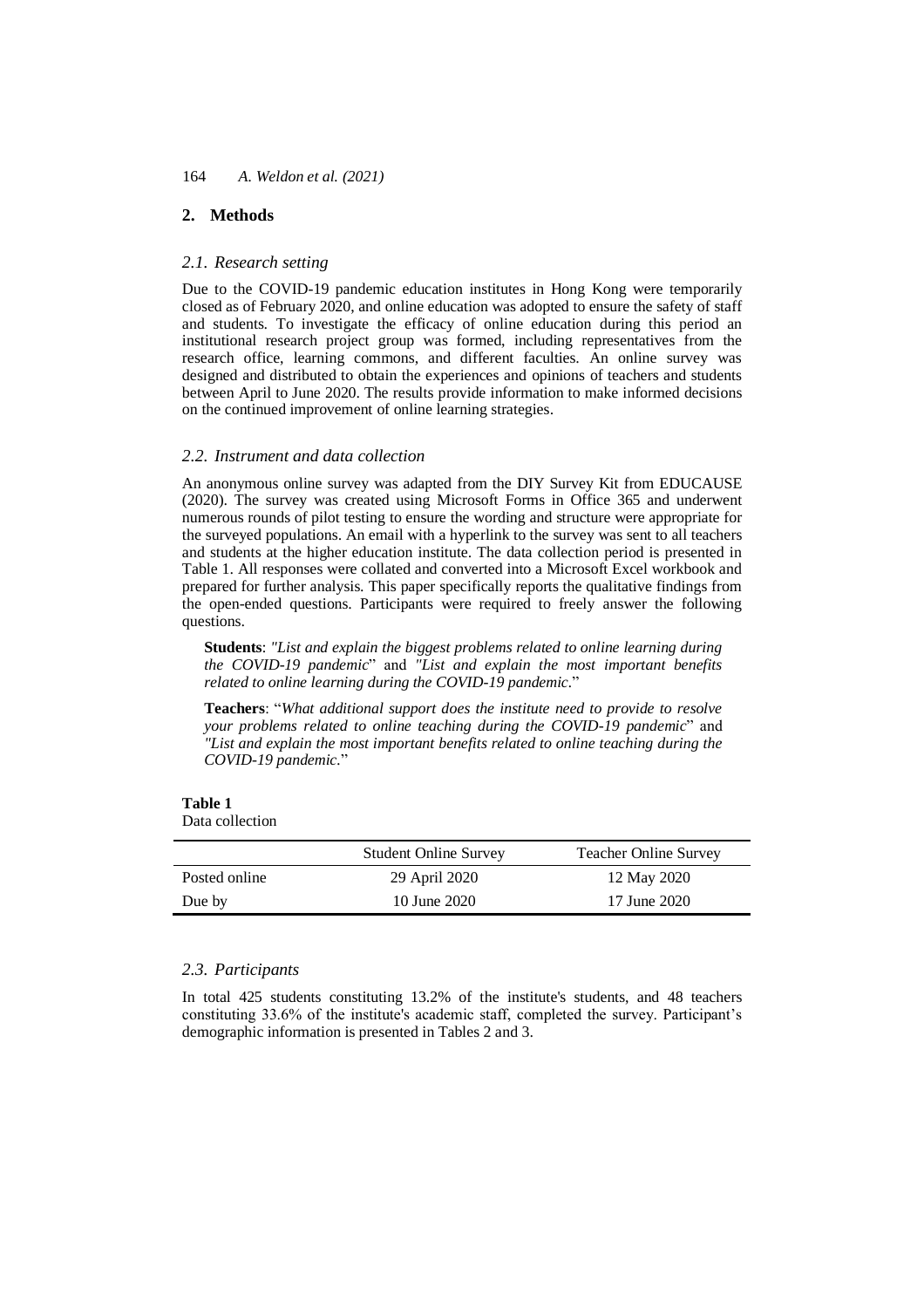# *2.4. Data analysis*

Open-ended responses were analyzed inductively using NVivo 12.0 to identify key topics and concepts in line with qualitative textual and content analysis procedures (Neuman, 2006; Jackson & Bazeley, 2019). The analysis-produced word clouds (see Fig 1-4) and lists (see Tables 4a-4d) showing the most frequently occurring terms, concepts, and phrases. Open coding was used to identify key terms, which were grouped into categories, deriving from inductive and deductive analysis (Glaser & Strauss, 1967; Glaser, 1978; Braun & Clarke, 2006).

# **3. Findings**

# *3.1. Descriptive analysis of the respondents*

# **Table 2**

Demographics of student respondents

| Description                                    | Frequency $(\% )$                                                                              |  |  |
|------------------------------------------------|------------------------------------------------------------------------------------------------|--|--|
| Gender                                         | Male: 207 (48.7%)                                                                              |  |  |
|                                                | Female: 218 (51.3%)<br>٠                                                                       |  |  |
| Mode of study                                  | FT: 41.3 (97.2%)<br>٠                                                                          |  |  |
|                                                | PT: $12(2.8\%)$<br>٠                                                                           |  |  |
| Year of study                                  | Year 1: 60 (14.1%)<br>٠                                                                        |  |  |
|                                                | Year 2: 74 (17.4%)<br>٠                                                                        |  |  |
|                                                | Year 3: 175 (41.2%)                                                                            |  |  |
|                                                | Year 4: 112 (26.4%)                                                                            |  |  |
|                                                | Other: 4 (0.9%)                                                                                |  |  |
| Faculty                                        | Design & Environment: 88 (20.7%)<br>٠                                                          |  |  |
|                                                | Management & Hospitality: 127 (29.9%)<br>٠                                                     |  |  |
|                                                | Science & Technology: 202 (47.3%)<br>٠                                                         |  |  |
|                                                | Others: 8 (1.9%)<br>٠                                                                          |  |  |
| Do you have access to reliable Wi-Fi at home?  | Yes: 386 (90.8%)<br>٠                                                                          |  |  |
|                                                | No: 39 (9.2%)<br>٠                                                                             |  |  |
| Do you have a reliable desktop/laptop computer | Yes: 389 (91.5%)                                                                               |  |  |
| at home?                                       | No: $36(8.5\%)$<br>٠                                                                           |  |  |
| Is it solely for your use?                     | Yes: 311 (79.9%)                                                                               |  |  |
| (follow-up question, with 387 responses)       | No: 76 (19.5%)                                                                                 |  |  |
|                                                | Not answered: 2 (0.5%)                                                                         |  |  |
| For learning online at home, which of these    | Most used device (1st):                                                                        |  |  |
|                                                | Desktop/Laptop computer: 283<br>1.                                                             |  |  |
|                                                | 2.<br>Mobile phone: 95                                                                         |  |  |
|                                                |                                                                                                |  |  |
|                                                | Second most used device $(2nd)$ :                                                              |  |  |
|                                                | 1.                                                                                             |  |  |
|                                                |                                                                                                |  |  |
|                                                |                                                                                                |  |  |
| devices do you use:                            | Tablet: 44<br>3.<br>Mobile phone: 144<br>Tablet: 64<br>2.<br>3.<br>Desktop/Laptop computer: 62 |  |  |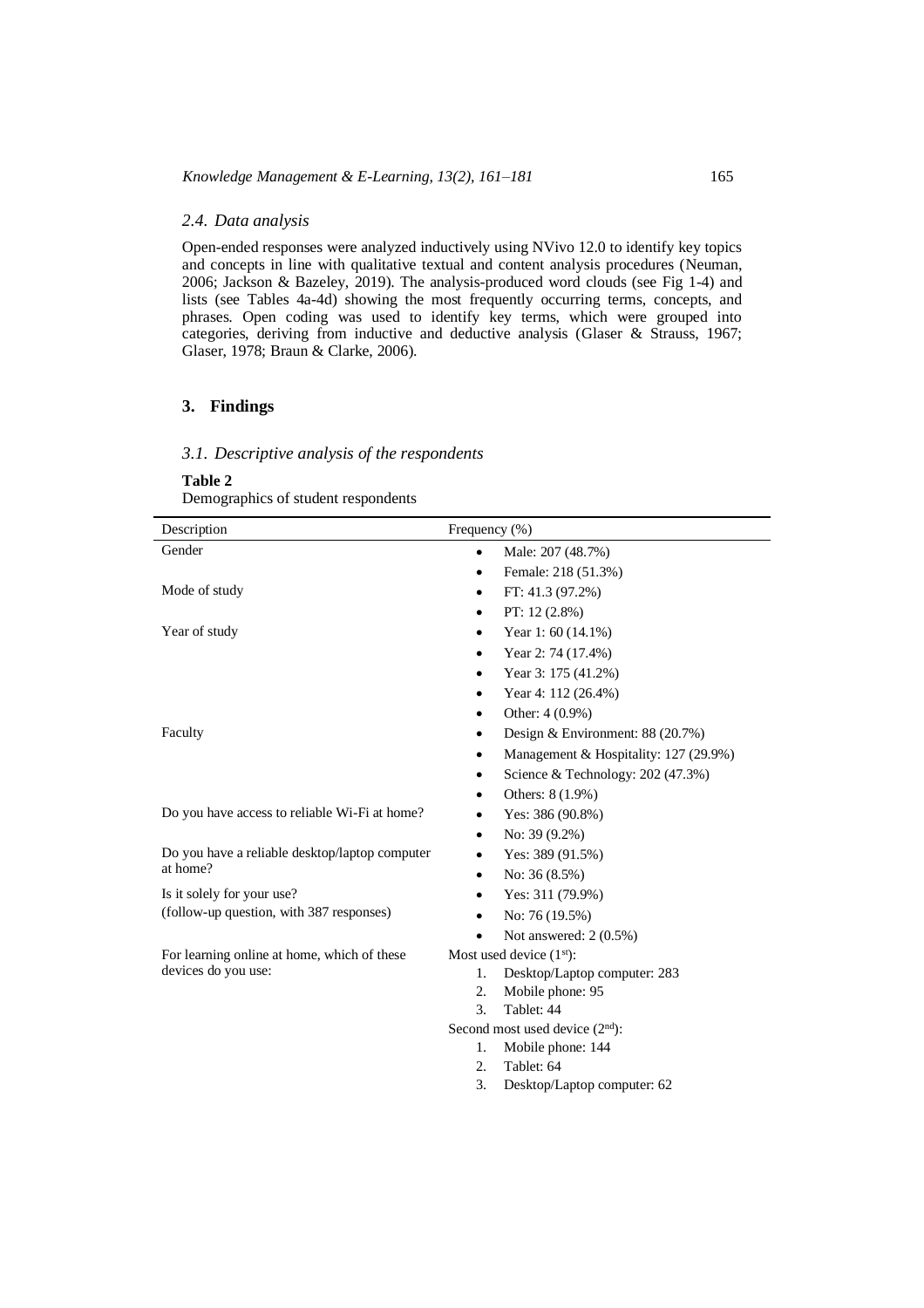Third most used device (3rd):

- 1. Tablet: 54
- 2. Mobile phone: 43
- 3. Desktop/Laptop computer: 19

*M*(*SD*): 6.36/10 (2.714)

How would you rate your digital knowledge and skills? (e.g., Your ability to learn and use software independently)

# **Table 3**

Demographics of teacher respondents

| Description                                                                                                                    | Frequency (%)                             |  |  |
|--------------------------------------------------------------------------------------------------------------------------------|-------------------------------------------|--|--|
| Gender                                                                                                                         | Male: 29 (60.4%)<br>$\bullet$             |  |  |
|                                                                                                                                | Female: 19 (30.6%)                        |  |  |
| Mode of teaching                                                                                                               | FT: 44 (91.7%)                            |  |  |
|                                                                                                                                | PT: $4(8.3\%)$                            |  |  |
| Years of higher education teaching experience                                                                                  | $M(SD) = 8.79(6.046)$<br>٠                |  |  |
|                                                                                                                                | $Range = 1 - 30$<br>٠                     |  |  |
| Faculty                                                                                                                        | Design & Environment: $10(20.8%)$         |  |  |
|                                                                                                                                | Management & Hospitality: 22 (45.8%)<br>٠ |  |  |
|                                                                                                                                | Science & Technology: 11 (22.9%)          |  |  |
|                                                                                                                                | Others: 5 (10.4%)<br>$\bullet$            |  |  |
| Do you have access to reliable Wi-Fi at home?                                                                                  | Yes: 47 (97.9%)                           |  |  |
|                                                                                                                                | No: $1(2.1\%)$<br>$\bullet$               |  |  |
| Do you have a reliable desktop/laptop                                                                                          | Yes: 45 (93.8%)                           |  |  |
| computer and equipment at home (e.g.,<br>microphone, webcam)?                                                                  | No: $3(6.3\%)$                            |  |  |
| Is it solely for your use?                                                                                                     | Yes: $35(72.9%)$                          |  |  |
| (follow-up question, with 45 responses)                                                                                        | No: 10 (20.8%)                            |  |  |
|                                                                                                                                | Not answered: 3 (6.3%)                    |  |  |
| For teaching online at home, which of these                                                                                    | Most used device $(1st)$ :                |  |  |
| devices do you use:                                                                                                            | Desktop/Laptop computer: 31<br>4.         |  |  |
|                                                                                                                                | 5.<br>Mobile phone: 12                    |  |  |
|                                                                                                                                | Tablet: 5<br>6.                           |  |  |
|                                                                                                                                | Second most used device $(2nd)$ :         |  |  |
|                                                                                                                                | Desktop/Laptop computer: 13<br>4.         |  |  |
|                                                                                                                                | 5.<br>Tablet: 9                           |  |  |
|                                                                                                                                | Mobile phone: 8<br>б.                     |  |  |
| "How would you rate your digital knowledge<br>and skills? (e.g., Your ability to teach with and<br>use software independently) | $M(SD)$ : 7.44 (1.675)                    |  |  |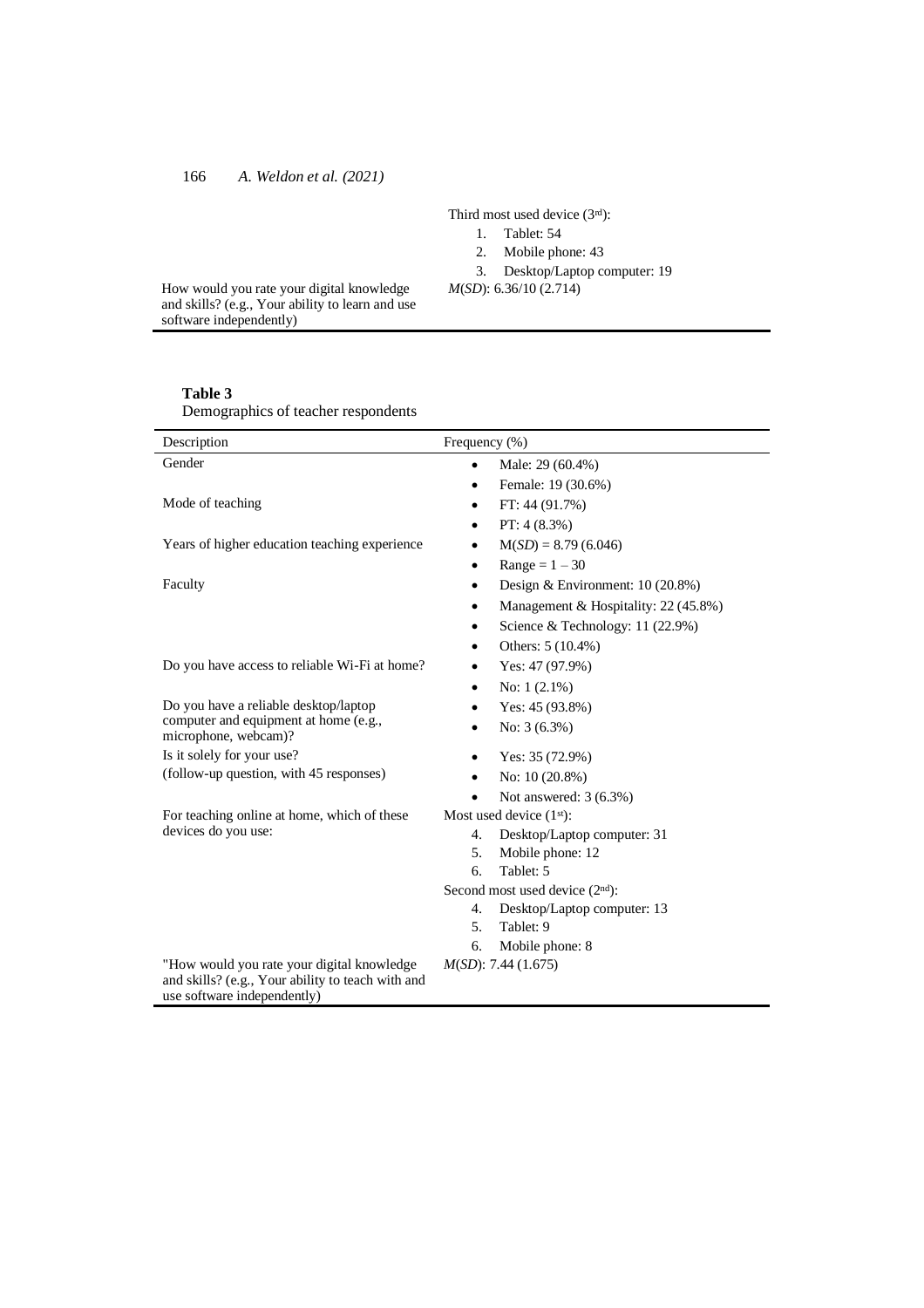#### *3.2. Instrument development: Keywords and themes*

# *3.2.1. Step 1*

NVivo 12.0 was used to run a word frequency query with stemmed words to generate a word count list and word cloud. The query results listed the frequency of each word from highest to lowest.

The most frequently appearing words for students problems included: *online*  $(f =$ 52), *student(s)* ( $f = 41$ ), *teacher(s)* ( $f = 39$ ), *lecture(r)(s)* ( $f = 36$ ), *learn/learning* ( $f = 35$ ), *lesson(s)*  $(f = 35)$ , *time/timely/timing*  $(f = 31)$ , and *video*  $(f = 31)$ . The most frequently appearing words for students benefits included:  $time(s)$  ( $f = 115$ ), *flexible/flexibility* ( $f = 115$ ) 30),  $video(s)$  ( $f = 28$ ),  $learn/learning$  ( $f = 24$ ),  $lecture(r)(s)$  ( $f = 24$ ),  $save(s)(d)/saving$  ( $f =$ 24), and *transport/transporting/transportation* (*f* = 22).

The most frequently appearing words for teachers support included: *online*  $(f =$ 14), *teaching*  $(f = 12)$ , *student*(*s*)  $(f = 11)$ , *support/supported/supporting*  $(f = 10)$ , and  $time(s)/timely$  ( $f = 7$ ). The most frequently appearing words for teachers benefits included: *student(s)* ( $f = 16$ ), *online* ( $f = 13$ ), *teaching* ( $f = 13$ ), *learning* ( $f = 12$ ), *use(d)* ( $f = 12$ )  $= 8$ ), *face* (*f* = 6), *time* (*f* = 6), and *flexibility* (*f* = 5). The keywords frequency is presented graphically as a word cloud in Fig 1-4.



**Fig. 1.** Word cloud generated for





**Fig. 2.** Word cloud generated for "Student – Benefits"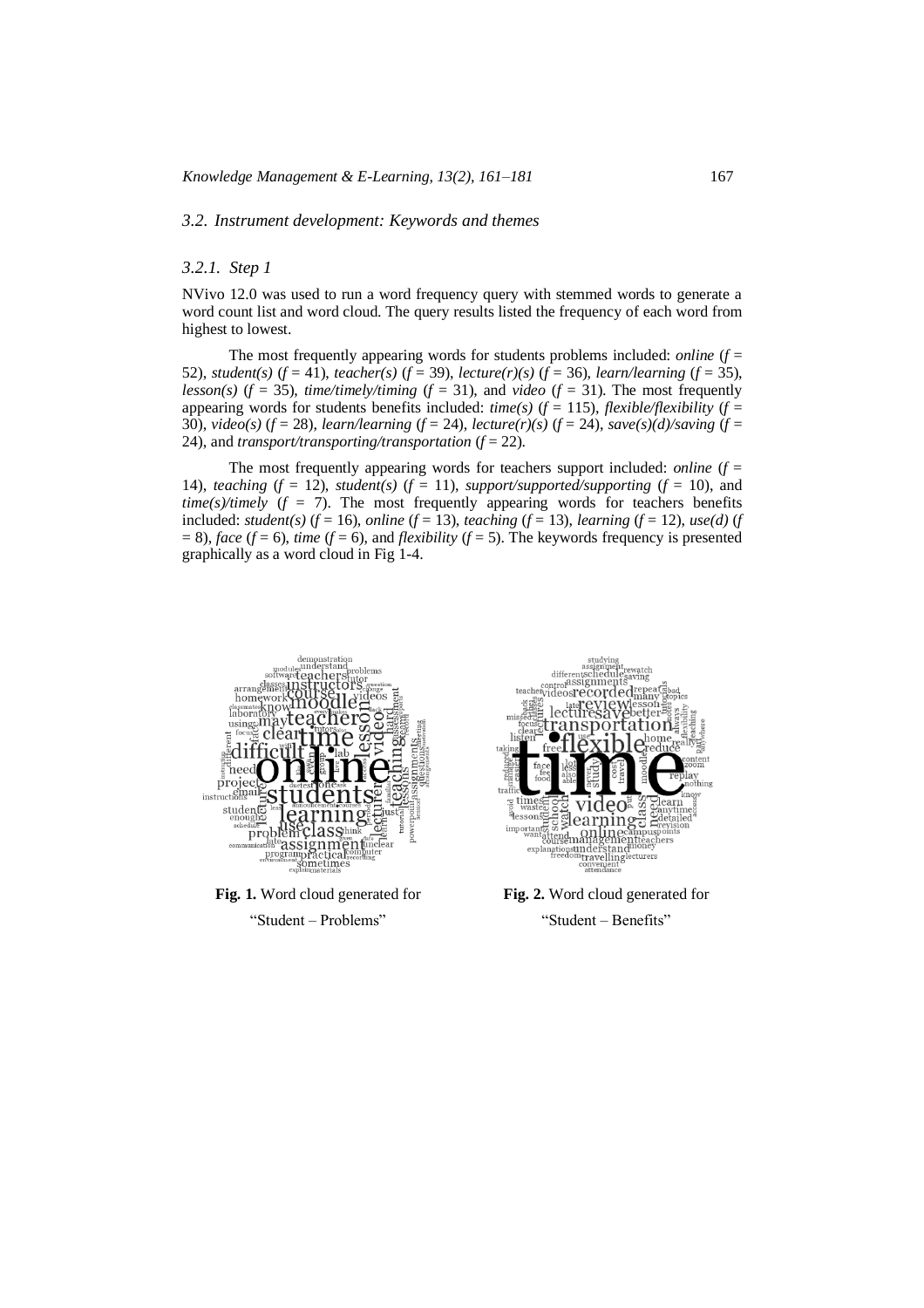

#### *3.2.2. Step 2*

The lists were reviewed to remove generic, irrelevant, or meaningless words (e.g., *use, may, even*)*.* Other words related to understanding the problems, benefits, and required support associated with online learning were highlighted and analyzed. The agreement of terms and inter-rater reliability between two authors (WA and MWWK) who are experienced teachers in higher education was 80%, which is deemed acceptable (Neuendorf, 2002).

# *3.2.3. Step 3*

Numerous themes emerged from the relevant keywords, referring to different aspects of online learning. However, some keywords were ambiguous within the matched themes. For example, "*class*" referred to the structure of a class but also the schedule of online classes. The multiple interpretations of such keywords required authors to read openended responses individually to determine the precise meanings.

#### *3.2.4. Step 4*

Using the keywords from the query, responses were reviewed again, and a few additional keywords were identified. For example, "*team"* may refer to student group work but also Microsoft Teams that teachers used to deliver online lessons. These phrases were entered again into the frequency query, to examine and identify additional important concepts.

# *3.2.5. Step 5*

The identified keywords were then categorized into main themes for each open-ended question (see Tables  $4a - 4d$ ) and summarized using exemplar responses. The final step involved analyzing associated studies, to summarize and evidence the explanations of online learning for this study.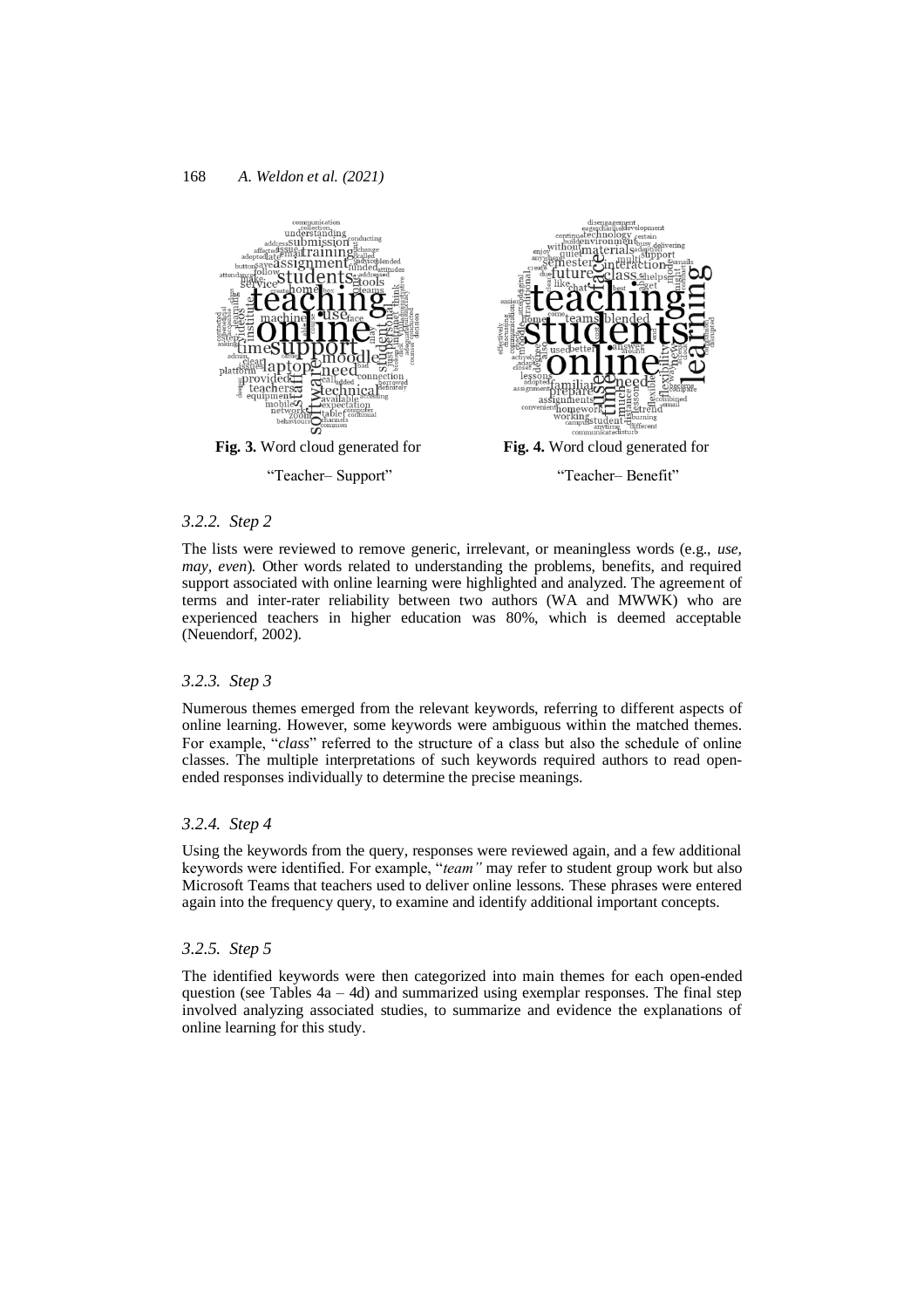**Table 4a** Frequency (*f*) table of keywords under the main themes for student problems

| <b>Schedule/Time</b>    | <b>Mode of Learning</b> | <b>Access</b>      | Teacher/<br><b>Instructor</b> | Communication/<br><b>Interaction</b> | <b>Student</b><br><b>Difficulties</b> | <b>Assessment</b>    |
|-------------------------|-------------------------|--------------------|-------------------------------|--------------------------------------|---------------------------------------|----------------------|
| Time $(29)$             | Online (52)             | Moodle $(21)$      | Teacher(s) $(37)$             | Ouestion(s) $(15)$                   | Student(s) $(41)$                     | Assignment(s) $(28)$ |
| $\text{Arrangement(s)}$ | Lesson(s) $(35)$        | Software(s) $(13)$ | Teaching (19)                 | Email $(11)$                         | Difficult (22)                        | Unclear $(27)$       |
| (15)                    | Video(s) $(31)$         | Team $(10)$        | Tutor(s) $(17)$               | Understand (9)                       | Problem $(s)$ (22)                    | Project (14)         |
| Late $(9)$              | Lab/Laboratory (21)     | Computer $(8)$     | Instructors $(16)$            | Group $(8)$                          | Hard $(13)$                           | Homework $(11)$      |
| Period (7)              | Lecture $(14)$          | PowerPoint (8)     | Lecturer $(16)$               | Meeting $(7)$                        | Need $(13)$                           | Assessment (10)      |
| Schedule (6)            | Face $(12)$             | Access $(7)$       | Familiar (6)                  | Announcement (6)                     | Focus $(7)$                           | Test(8)              |
| Session $(6)$           | Practical (12)          | $Wi-Fi(7)$         |                               | Ask $(6)$                            | Motivation (5)                        | Reports $(6)$        |
| Date $(5)$              | Demonstration (8)       | Upload $(5)$       |                               | Classmates $(6)$                     |                                       | Exam $(5)$           |
| Set $(5)$               | Instruction(s) $(13)$   |                    |                               | Communication (6)                    |                                       |                      |
| Sometime (5)            | Record(7)               |                    |                               | Explain $(6)$                        |                                       |                      |
|                         | Live $(7)$              |                    |                               | Environment (6)                      |                                       |                      |
|                         | Tutorial (7)            |                    |                               |                                      |                                       |                      |
|                         | Recording $(6)$         |                    |                               |                                      |                                       |                      |

*Note.* Keywords with a frequency lower than 5 are not included.

#### **Table 4b**

Frequency (*f*) table of keywords under the main themes for student benefits

| <b>Schedule/Time</b> | <b>Travel</b>       | Mode of Learning/    | Learning/             | <b>Review Lesson Videos</b> |
|----------------------|---------------------|----------------------|-----------------------|-----------------------------|
|                      |                     | <b>Communication</b> | <b>Assessment</b>     |                             |
| Time(s) $(115)$      | Transportation (19) | Class $(13)$         | Learn/Learning $(24)$ | Video(s) $(28)$             |
| Flexible (27)        | School (9)          | Online $(13)$        | Lecture $(12)$        | Review $(16)$               |
| Save $(17)$          | Travel/Travelling   | Lesson(s) $(12)$     | Assignments (7)       | Recorded (13)               |
| Reduce (8)           | $(11)$ Campus $(5)$ | Study $(8)$          | Detailed (5)          | Watch $(10)$                |
| Free $(7)$           | Cost(5)             | Lectures $(7)$       | Teachers (5)          | Understand (7)              |
| Schedule (6)         |                     | Home $(7)$           |                       | Replay $(6)$                |
| Anytime (5)          |                     | Face $(5)$           |                       | Listen $(6)$                |
| Attend $(5)$         |                     |                      |                       | Repeat $(5)$                |
|                      |                     |                      |                       | Moodle $(5)$                |

*Note.* Keywords with a frequency lower than 5 are not included.

# *3.3. Students online learning problems*

# *3.3.1. Schedule/Time*

Students reported issues regarding the distribution of learning materials and lesson schedules: *"the time of updating teaching materials was not regular, which affected my schedule", "the adjusted course had differences with the original schedule", "notice about the new schedule was late"* and *"lesson arrangements were unclear and announced late."*.

Whereas, when online learning was delayed this caused congested schedules and incomplete lesson delivery: "*most lab sections were scheduled at the end of April and start of May, requiring us to finish multiple lab reports at once, which is inappropriate.*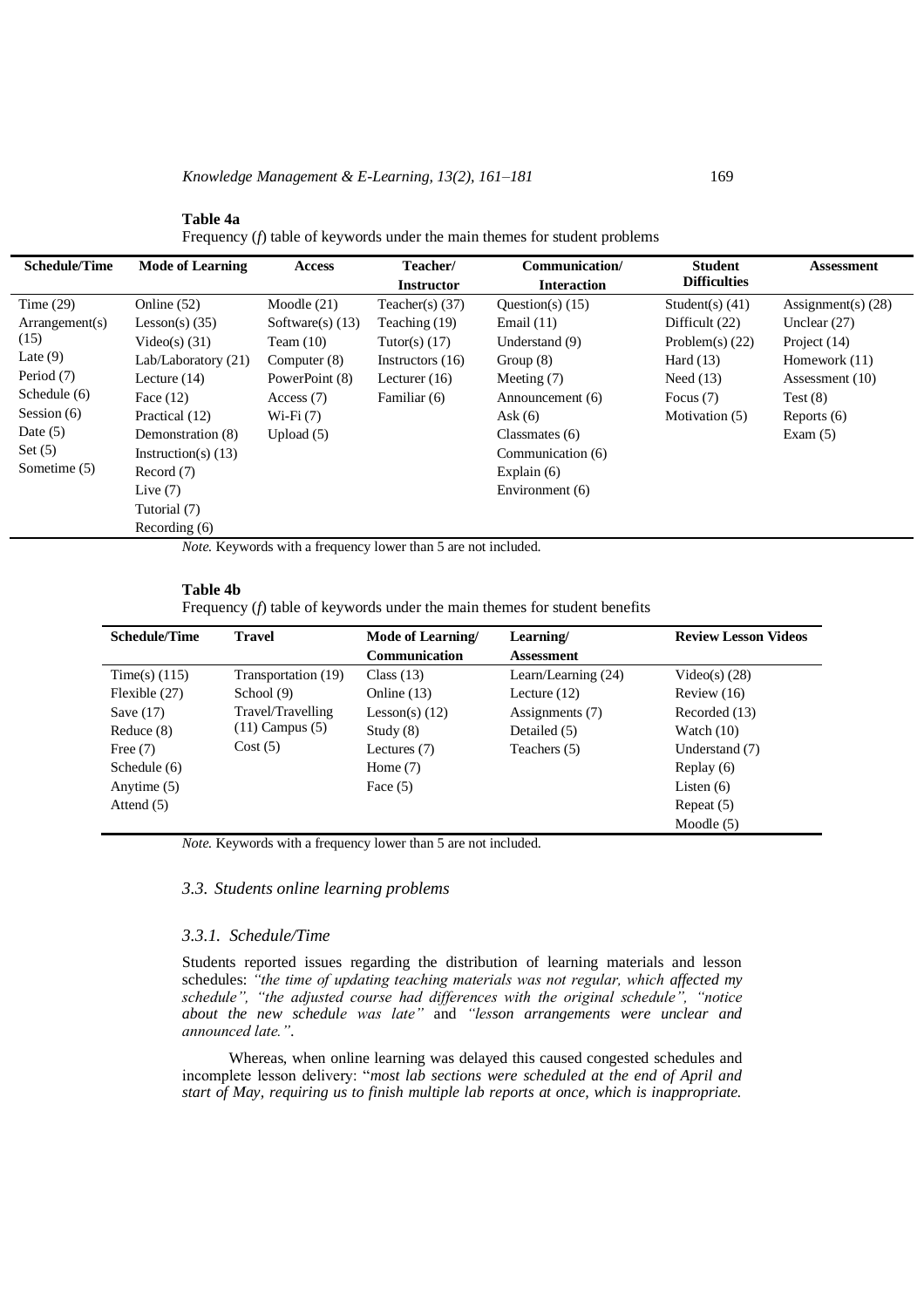*Especially when I didn't have a full understanding of the labs", "the teacher was unable to conduct online-teaching for about 6-7 weeks. This made the class arrangement tight, with 13 lessons squeezed into 4–5. This was frustrating and difficult to follow*" and *"the teaching schedule said on Mondays we had 9-10 tutorials. However, by the end of the semester, no tutorial sessions were provided by the lecturer."*

# **Table 4c**

Frequency (*f*) table of keywords under the main themes for teachers support

| <b>Access</b>                                                         | <b>Mode of Teaching</b> | <b>Communication/Interaction</b> | <b>Personal Difficulties</b> | <b>Student Assessment</b> |
|-----------------------------------------------------------------------|-------------------------|----------------------------------|------------------------------|---------------------------|
| Software (6)                                                          | Online $(14)$           | Student(s) $(10)$                | Support $(8)$                | Assignment (4)            |
| Laptop $(5)$                                                          | Teaching $(12)$         | Staff $(5)$                      | Need $(5)$                   | Submission (3)            |
| Moodle $(5)$                                                          | Home $(3)$              | Teachers (3)                     | Time $(5)$                   | Late $(2)$                |
| Technical (4)                                                         | Face $(2)$              | Videos $(3)$                     | Use $(5)$                    |                           |
| Institute $(3)$                                                       | Learning $(2)$          | Available (2)                    | Training (4)                 |                           |
| Machine (3)                                                           | Mobile $(2)$            | Call $(2)$                       | $Issue(s)$ (4)               |                           |
| Service (3)                                                           | Platform $(2)$          | Clear $(2)$                      | Personal (3)                 |                           |
| Tools $(3)$                                                           |                         | Email $(2)$                      | Provided (3)                 |                           |
| Connection (2)                                                        |                         | Understanding $(2)$              | Follow (2)                   |                           |
| Equipment (2)                                                         |                         | Expectation (2)                  |                              |                           |
| Intranet $(2)$                                                        |                         |                                  |                              |                           |
| Network $(2)$                                                         |                         |                                  |                              |                           |
| Tablet (2)                                                            |                         |                                  |                              |                           |
| Teams $(2)$                                                           |                         |                                  |                              |                           |
| Virtual Proxy                                                         |                         |                                  |                              |                           |
| <b>Network</b>                                                        |                         |                                  |                              |                           |
| $(VPN)$ (2)                                                           |                         |                                  |                              |                           |
| Zoom(2)                                                               |                         |                                  |                              |                           |
| <i>Note.</i> Keywords with a frequency lower than 2 are not included. |                         |                                  |                              |                           |

#### **Table 4d**

Frequency (*f*) table of keywords under the main themes for teachers benefits

| <b>Schedule/Time</b>     | <b>Mode of Teaching</b> | <b>Teaching Materials/</b><br><b>Lessons</b> | <b>Communication/Interaction</b> | <b>Student Learning</b><br><b>Assessment</b> |
|--------------------------|-------------------------|----------------------------------------------|----------------------------------|----------------------------------------------|
| Time $(6)$               | Online $(13)$           | Teaching (13)                                | Class $(4)$                      | Learning $(10)$                              |
| Flexible/Flexibility (5) | Face $(6)$              | Lesson(s) $(4)$                              | Interaction (3)                  | Assignments (2)                              |
| Semester (3)             | Future $(4)$            | Materials (3)                                | Answer $(2)$                     | Homework (2)                                 |
| Working $(2)$            | Blended (3)             | Prepare $(3)$                                | Chat $(2)$                       | Moodle $(2)$                                 |
|                          | Familiar (3)            |                                              | Environment (2)                  |                                              |
|                          | Teams $(3)$             |                                              | Night $(2)$                      |                                              |
|                          | Distance $(2)$          |                                              | Ouiet $(2)$                      |                                              |
|                          | Home $(2)$              |                                              | Support $(2)$                    |                                              |
|                          | Mode $(2)$              |                                              |                                  |                                              |
|                          | Technology (2)          |                                              |                                  |                                              |
|                          | Traditional (2)         |                                              |                                  |                                              |
|                          | Trend $(2)$             |                                              |                                  |                                              |

*Note.* Keywords with a frequency lower than 2 are not included.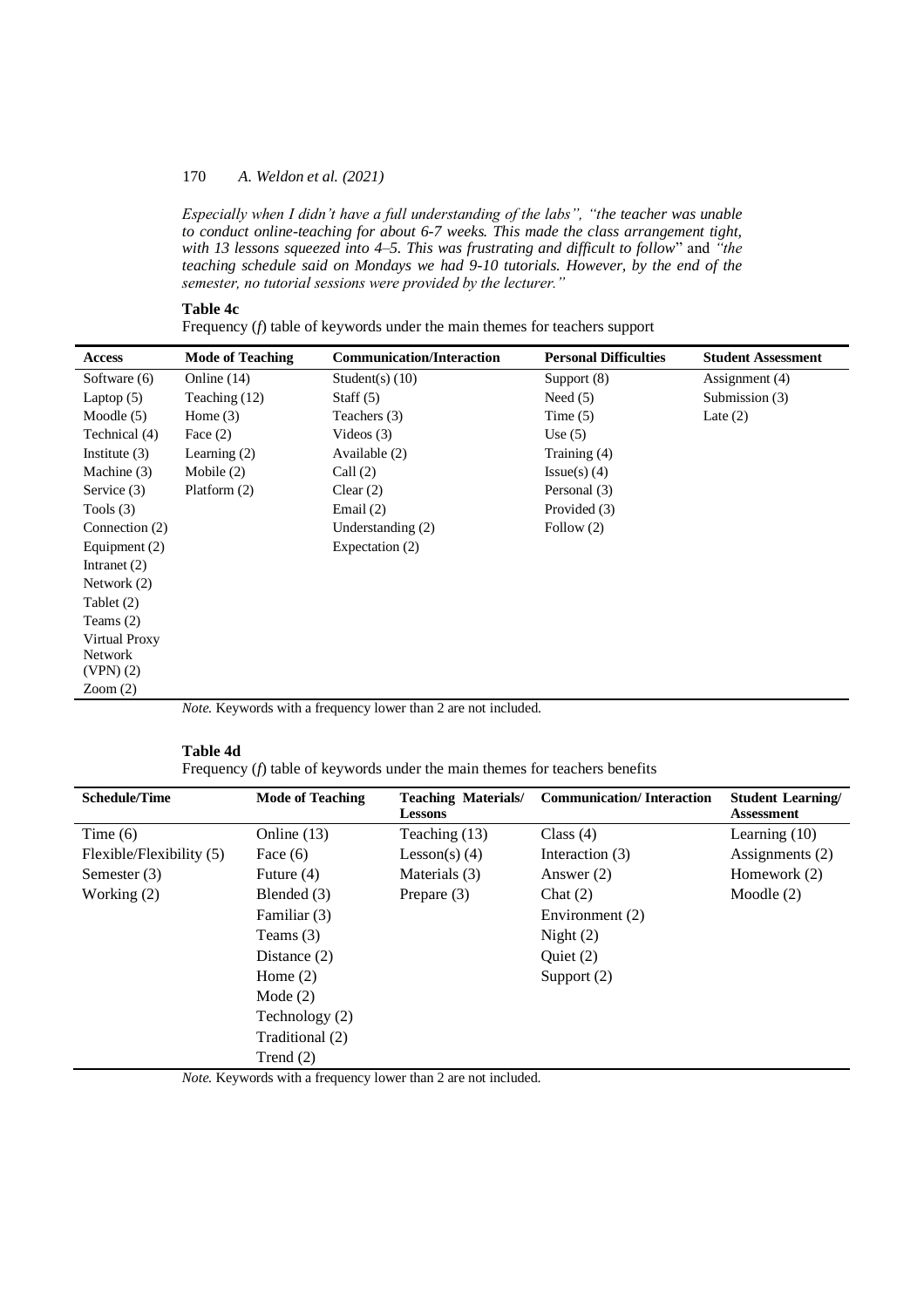# *3.3.2. Mode of learning*

Teachers used various methods to deliver online classes, which had varying levels of efficacy: *"my teacher just recorded 30 minutes for each lecture, while just reading the lecture notes without any explanation. This made us confused", "all lab sections had no videos to show how experiments were done, only PowerPoints. This was terrible for students understanding", "some teachers didn't provide access to the recordings of online classes. Which made it difficult to learn everything, as sometimes there was a bad connection"* and *"the effectiveness of online learning was lower than face-to-face lessons and consultation."*

# *3.3.3. Access*

Digital inequality led to some students having issues accessing the required hardware to undertake online lessons: *"I had no stable Wi-Fi connection or computer for the first few*  months of online learning. Until my parents bought me a computer and an effective *router, to reach the requirements of reviewing online videos."*

Software problems also prevented students from obtaining an efficient online learning experience: *"I could not find Microsoft Teams meeting links for online lessons*" and *"when teachers upload or remove teaching and assessment materials on Moodle, no automated email updates are sent to students."*

As teachers used various software for teaching and delivery purposes, students found it difficult to keep abreast of this: *"sometimes we were required to learn with software we have never used before", "different tutors used different software, it's difficult to learn and easy to mix up"* and *"teachers used various software for lessons, such as YouTube live and Microsoft Teams. It will be better if all modules used the same platform to avoid students having to search for study materials."*

# *3.3.4. Teacher/Instructor*

The delivery and competency of online teaching by some teachers failed to meet the expectations of students: *"some instructors were unfamiliar with using online tools such as Microsoft Teams"* and *"the effectiveness of online teaching depends on the teacher's teaching style."*

The clarity of speech for some teachers led to students finding it difficult to accurately understand what was being said: *"sometimes it was hard to hear clearly what the tutor said in the lecture"* and *"tutors' English pronunciation in subtitled PowerPoints was incorrect."*

Other issues orientated around the lack of support and effort from teachers: *"certain teachers were not responsive or available"* and *"teachers didn't even open up online lessons."*

#### *3.3.5. Communication/Interaction*

Some students had difficulties to quickly and effectively communicate with teachers when conducting online lessons: *"I was not face-to-face with teachers to ask questions", "I could not ask questions immediately during the lecture", "during face-to-face classes I get an instant response, but when using email, responses came slowly"* and *"tutors didn't even reply to my emails nor empathize with the situation we're facing."*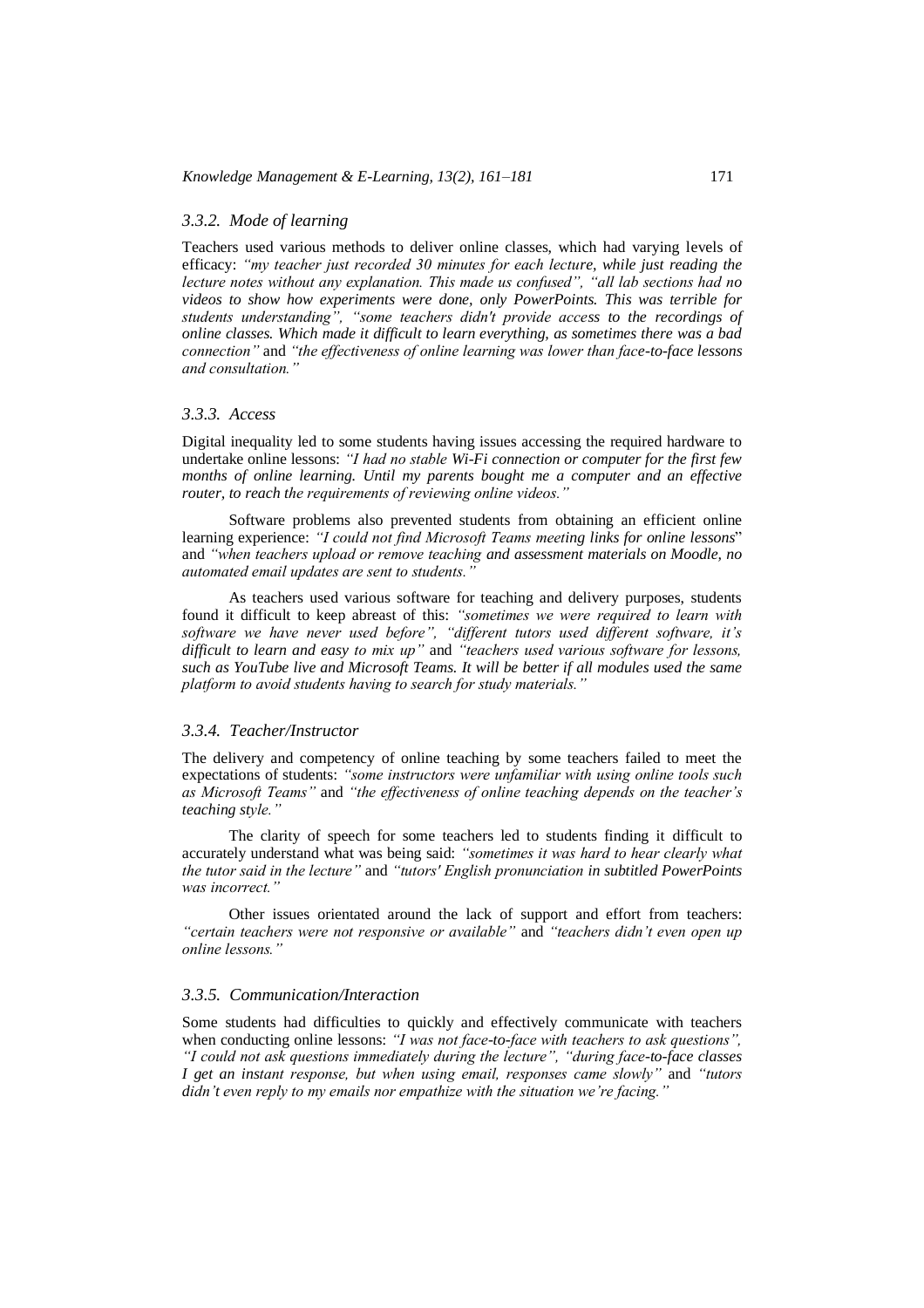Students reported a lack of contact from teachers regarding module updates: *"teachers did not send email updates when course materials are updated."*

On occasions teachers ineffectively communicated with students causing clarity issues and confusion: *"sometimes I did not fully understand the requirements", "the study plan was not clear and hard to understand", "I had communication problems, regarding which platform was being used to contact students and make announcements*" and *"I was told by one teacher that I didn't read their announcement, but I honestly spent the time to find updated posts."*

#### *3.3.6. Student difficulties*

Some issues experienced by students were personal: *"I could not focus at home as it's not like studying at school, there are other things I have to do", "It was difficult for teachers to motivate students to actively participate in class", "I had a lack of creative inspiration, motivation, direction", "I had a lack of motivation because of not seeing my classmates and teachers", "I could not focus on learning and it was hard to learn everything by myself"* and *"compared to classmates, I needed more time to learn skills in different software programs required for my modules. Online learning made me feel under pressure."*

Other issues were related to teacher-student interaction and online lesson content: *"students' reactions were easily neglected by tutors when online"* and *"calculation study was hard to understand online."*

# *3.3.7. Assessments*

Some assessments had to be adapted to become online friendly, but students had issues with unclear guidelines or lack of consultation: *"the tutor canceled the labs and changed lab reports into a 3000-word essay, without discussing with students, and provided few instructions and guidelines", "each assignment, test, project, and exam should have had clear guidelines, to show students what to do", "guidelines of assignments and exams clear guidelines, to show students what to do", "guidelines of assignments and exams were unclear"* and *"we didn't know how to use some software and only had fundamental skills, but had to use if for our assignment."*

Conversely, some teachers kept original assessment items that were not appropriate to be conducted online: *"group projects continued, and it was difficult to discuss with other students regarding our work."*

With some delayed delivery of online lessons and the required changes to module schedules and assessments, students experienced occasional issues of congested assessment periods: *"some assignment deadlines, required us to hand work in on public holidays and I experienced 3 deadlines in one day, students don't have enough time to finish them"* and *"assignment arrangements were too tight and late."*

# *3.4. Students online learning benefits*

#### *3.4.1. Schedule/Time*

A benefit for students being taught online was the flexibility to learn anytime and anywhere, which led to improved punctuality: *"I could study anytime online", "I could*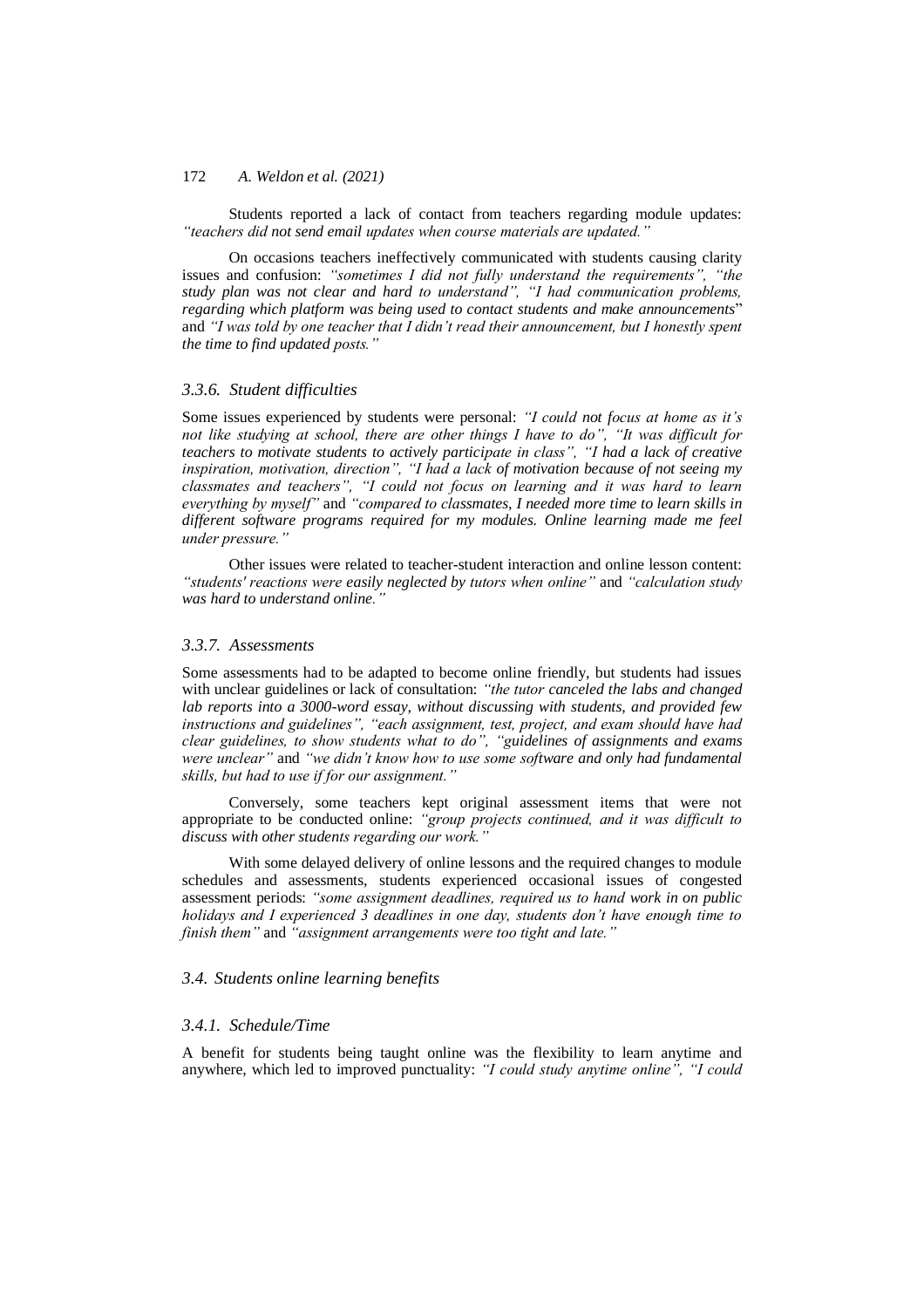*revise and learn when I wanted at home", "I had better time management",* and *"I improved my late problem and was always on time for lessons."*

With additional flexibility provided for students learning schedules, students expressed more free time: *"I had more time to myself as I don't have to go to school"* and *"had more time to spend at home."*

# *3.4.2. Travel/Transportation*

Students benefitted from saving time and money, through not having to travel to campus: "*a round trip from home to campus can take up to 3.5 hours, not having to travel saves a lot of time"*, *"reduced travel costs, as I normally pay \$40HKD to campus"* and *"saved a lot of money over this period."*

With the reduced burden of travel, some students experienced increased energy and attention while learning: *"commuting makes me exhausted, therefore it's hard to concentrate in class. But online learning saved commuting time, and I could pay more attention."*

Students appreciated the precautions taken by the institute to reduce travel, and reduce the likelihood of spreading or contracting COVID-19: *"no traveling greatly decreased the risk of getting infected on our way to campus"* and *"online learning allowed us to avoid traveling to school, as transportation is quite dangerous during this period."*

#### *3.4.3. Mode of learning*

In some modules, students reported improved interaction and communication with teachers compared to face-to-face classes: *"we had more communication with teachers compared to normal class", "lecturers made a great effort in responding to students questions"* and *"if we had questions, teachers helped us in an instant, giving detailed information and explanations on certain topics."*

Students appreciated teachers efforts in providing high quality online learning materials and lessons: *"some instructors made a great effort to provide live lessons", "I am appreciative and thankful for teachers doing their best to teach lectures and tutorials online"* and *"lectures or tutorials were provided with clear and detailed explanations on different topics and knowledge points."*

Some students valued the online learning experience: *"I was able to experience distant learning"* and *"I learned how to use different applications, Zoom, Skype, and Microsoft Teams."*

#### *3.4.4. Learning/Assessment*

Students were complementary of teachers who provided clear learning and assessment materials that supported their understanding, learning, and academic performance: *"my modules had detailed explanations on the assignments and lectures"* and *"explanations of the assignments in my module was detailed and facilitated my learning."*

With greater time availability and flexibility, students were able to spend more time working on assessments: *"I had more time to undertake assignments"* and *"more flexible time to complete assignments."*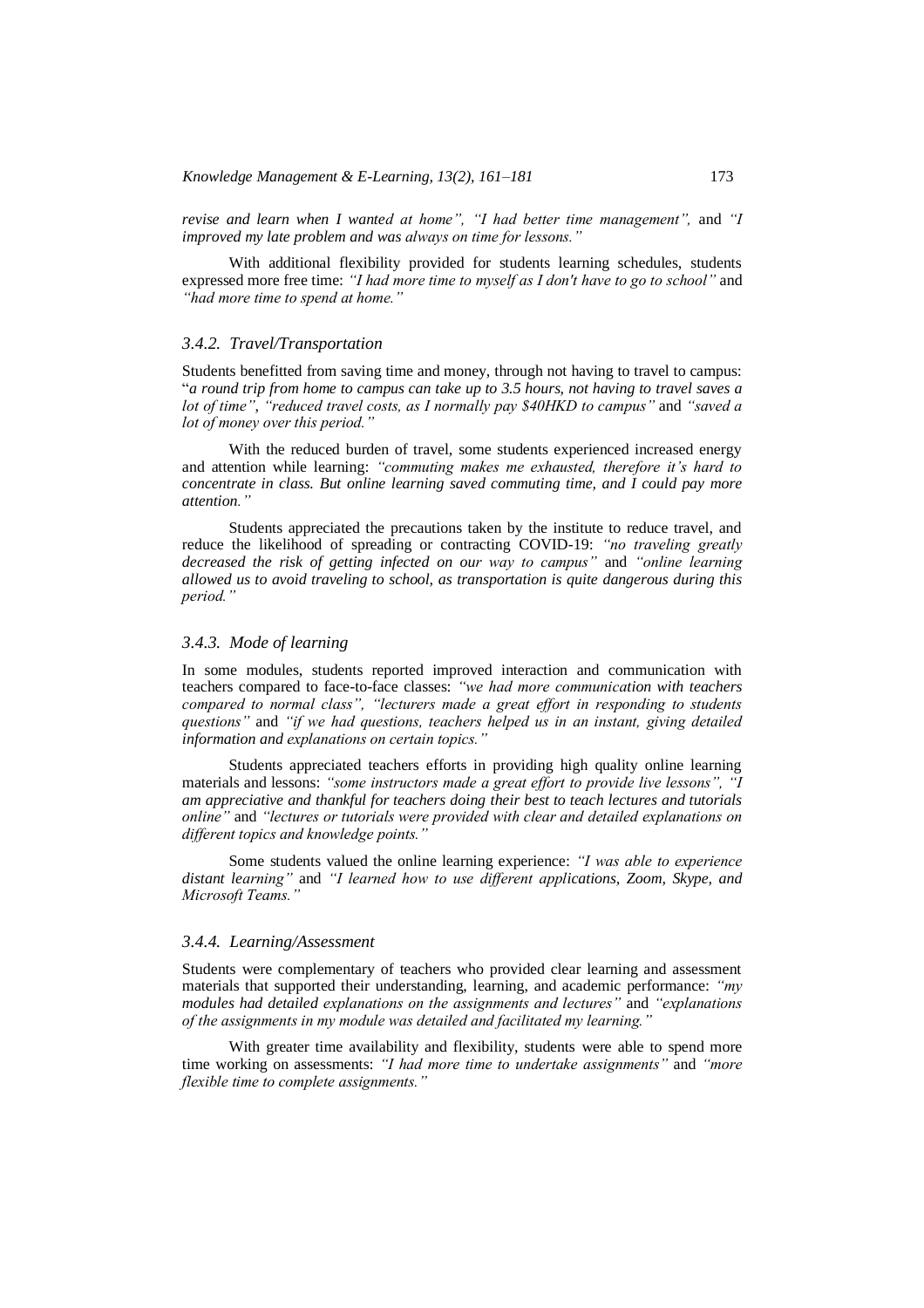# *3.4.5. Review lesson videos*

A benefit reported by students was they could review recorded lessons placed online by teachers: "*videos were recorded so I can revise anywhere and anytime"*, *"It was important for instructors to upload the lecture videos on Moodle so that I could watch it", "I could watch the lesson if I missed it, so I can understand the subject"*, *"students could watch the videos at any time for revision"* and *"as the lecturer put the recorded PowerPoints on Moodle, we could listen to it when we were confused with specific parts."*

# *3.5. Teachers online support*

# *3.5.1. Access*

Staff was concerned regarding the lack of hardware available to conduct online learning: *"the institute should provide mobile devices and laptops for staff", "providing a laptop or computer would help"* and *"I do not have the required equipment and have to make do with an outdated laptop and mobile phone."*

Other issues orientated around access to different software: *"I need access to a Zoom account"* and *"software licenses need to be available for staff, on more than one device."*

Staff was provided with a virtual proxy network (VPN) to access intrainstitutional electronic resources, but there were difficulties using this: *"the VPN was not working on my home internet connection."*

With accessibility issues, staff suggested that additional support was needed from IT technicians: *"technical support is required for network and connection issues", "more technical support for producing online teaching materials"* and *"instant support is needed when I'm online teaching."*

# *3.5.2. Mode of teaching*

Teachers reported the quality of online learning should be improved to meet students' expectations: *"the institute may need to have a strategy to relieve students' disappointment before pushing or promoting online or blended learning"* and *"students have the common expectation when paying tuition fees that we should have face-to-face services, to make it worth the paid money."*

#### *3.5.3. Communication/Interaction*

Teachers suggested that a greater understanding of students expectations regarding online learning was required: *"understanding students' online learning attitudes and behaviors are important*" and *"I think conducting a survey will create a deeper understanding of the student and staff expectations, thereafter, it would be beneficial for this to be addressed through staff training."*

The quality of communication between students and support staff was also a concern: *"students were having difficulties, so they emailed and called technical support, but didn't understand their response, so I had to send emails on behalf of the student."*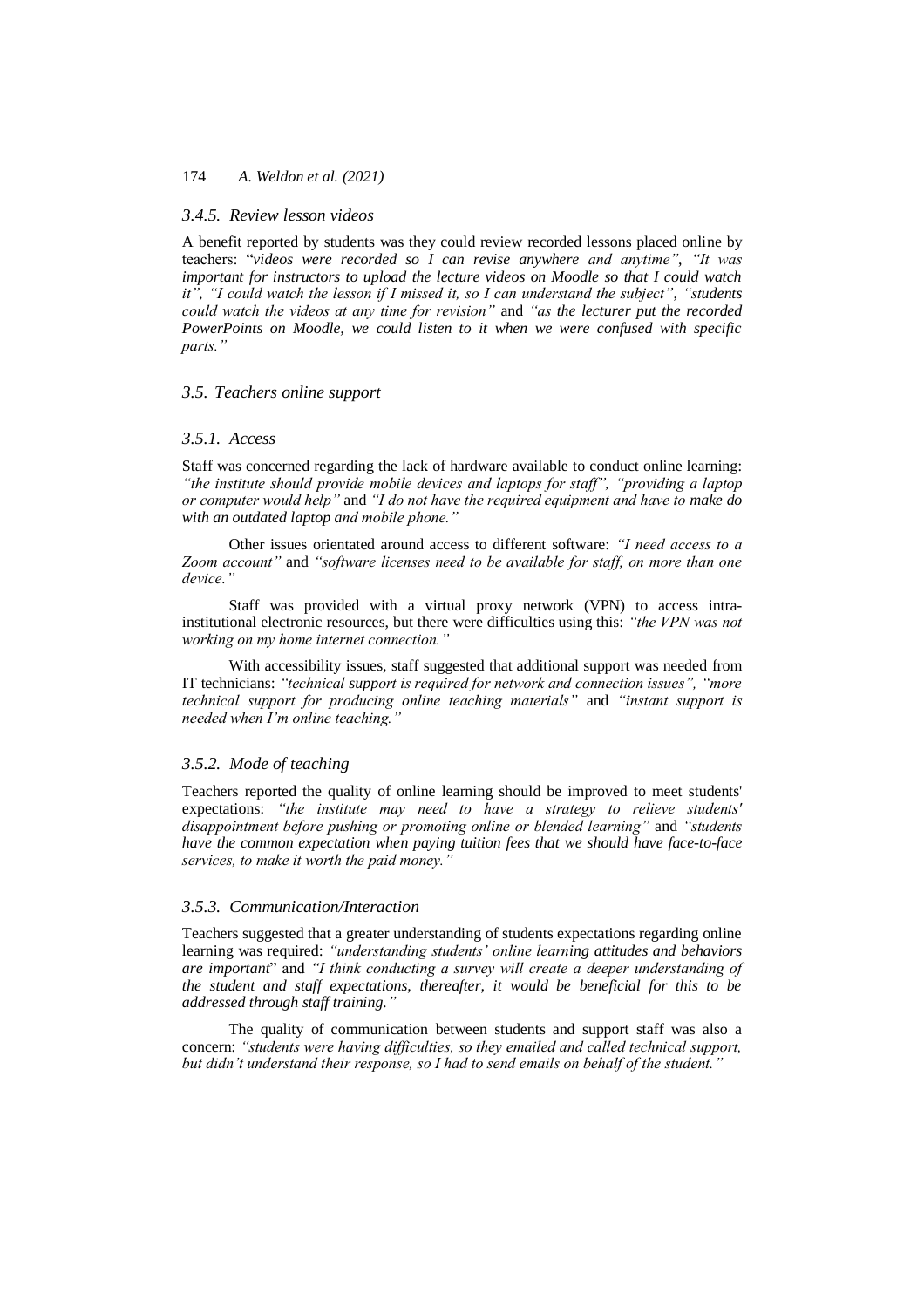#### *3.5.4. Teacher difficulties*

Different issues were reported by teachers concerning a lack of support, clarity, and guidance regarding online learning: *"more support and training in online teaching"*, *"training is not adequate"*, *"good samples and training on the techniques for online teaching are needed for reference", "video training step-by-step would be useful"*, *"other institutes and universities had clear indications for online learning, and how this should be conducted during this period, as early as February", "frustration of teachers and students resulted from continual changes to the policy and mode of learning"* and *"administrative support was not always available to resolve issues, students came to teachers for advice after not being able to reach various supporting units, adding to our workload."*

# *3.5.5. Student assessment*

Issues were reported about the online submissions of assessments through Moodle: *"for assignment collection, Moodle could show an overview of the assignment submission progress, to save time digging into each assignment box"* and *"there could be a quick button for late submission follow up - just one click, and students will receive a follow-up email."*

# *3.6. Teachers online benefits*

# *3.6.1. Schedule/Time*

Teachers felt online learning and remote working, provided greater flexibility to their schedules, with the additional benefit of money and time saved through reduced travel: *"for online teaching I had flexibility in my schedule"*, *"it was good to have more flexible time to prepare teaching materials"* and *"saved travel costs and time."*

Although there was limited time to transition to online learning during the COVID-19 pandemic, positive outcomes were still reported: *"a bit rushed to prepare online lessons, but with time this will improve students learning experience."*

# *3.6.2. Mode of teaching*

Being enforced to adopt online teaching enhanced some teachers ability to teach online and use different software: *"I* familiarized myself with different online teaching tools", *"I used more new technologies", "I learned how to use Microsoft Teams"* and *"I've explored a different way of teaching, and now reviewed my traditional teaching methods"*

Some teachers now seemed more comfortable in adopting a blended learning approach in the future: *"online/distance learning is the future trend, a blended mode of face-to-face and distance is the best option", "blended learning will continue to trend, and become easier to implement in the future"* and "*online teaching can be used to supplement future face-to-face classes."*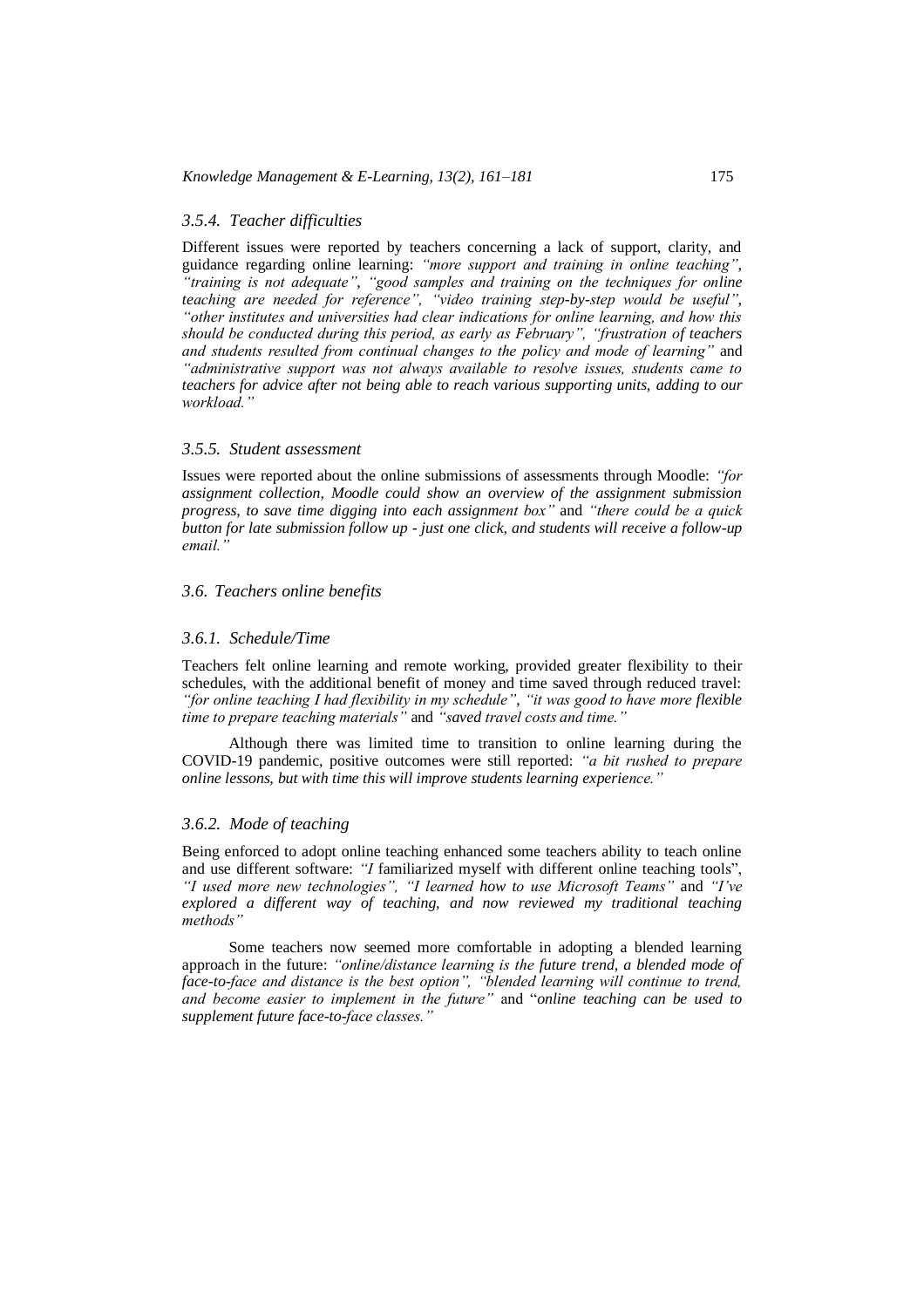# *3.6.3. Teaching materials/Lessons*

Teachers benefited from being able to use multiple platforms to develop learning materials and aid teaching in lessons: *"I learned how to better use online teaching resources and develop materials", "multi-tasking in online teaching helped me support student learning", "students could multi-task effectively, such as checking up on things as the teacher is discussing them."*

It was suggested that materials could be used for future course developments: *"the recorded lecture materials can be useful for further development such as online degrees or master degrees."*

# *3.6.4. Communication/Interaction*

Some teachers felt they could more effectively and efficiently communicate with students online: *"I communicated with my students anytime and anywhere"*, "t*eachers responded quicker, as students adopted the use of emails and Microsoft Teams messenger for communication", "I could work at any time, and answer students emails at night"* and *"I set up a late-night homework chat room, where I can support students working late."*

With improved modes of communication, teachers were able to foster improved teacher-student relationships: "*online learning was convenient and helped build a closer relationship with students"*, *"online communication helped quiet students, to connect and discuss things when they needed"*, *"some students stayed around after lessons and chatted, this kind of informal interaction helped get to know students better. I think I will continue this next semester" and "overall, I liked online learning and teaching as it created flexible and indirect interactions with students, so I could cater for certain learning styles."*

#### *3.6.5. Student learning/Assessment*

Some teachers reported that online learning improved students' punctuality and engagement: *"more students came to class in the later stage of semester, compared to the past"*, *"some students were more willing to attend online class"*, *"normally students would skip class to do homework at home or to complete assignments, but with online lessons, they were more likely to attend"* and *"through online learning, students discussed questions they had regarding assignments."*

Through an increased engagement with online learning platforms, teachers felt more confident and competent at using various functions: *"I am now more familiar with using Moodle for assessments"* and *"I was able to create assignment submission folders in Moodle for students."*

# **4. Discussion**

A key finding from this paper is that higher education teachers and students in Hong Kong had similar issues and benefits regarding online education during the COVID-19 pandemic. However, some themes created were reported in both issues and benefits by teachers and students (e.g., communication/interaction). This may demonstrate that individual circumstances, abilities, preferences, and experiences, play an important role in satisfaction levels. Furthermore, highlights the multi-factorial and tailored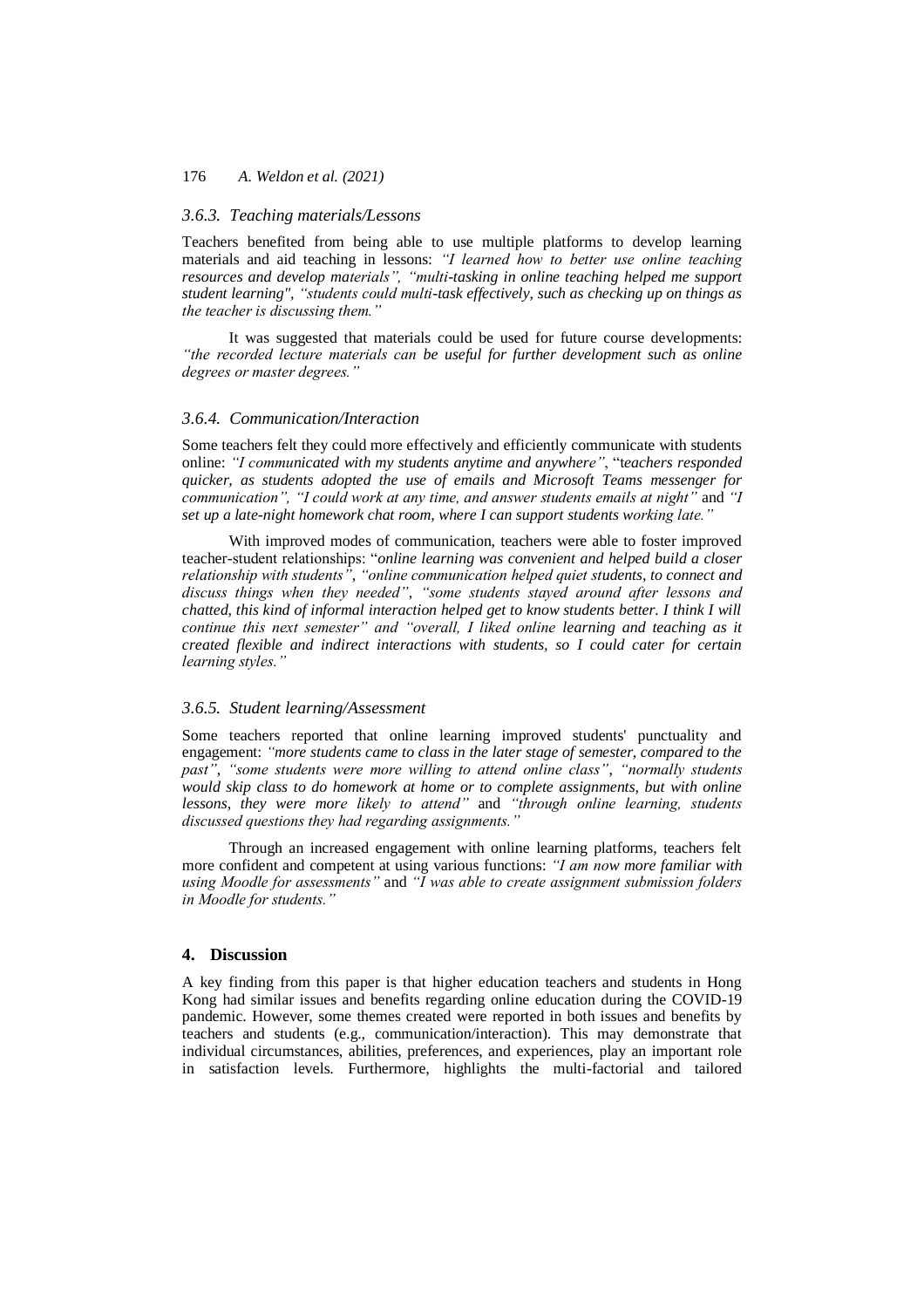requirements for delivering and receiving quality online education, particularly when enforced by a pandemic.

Access to a reliable digital device, stable Wi-Fi connection, and appropriate software is rudimentary for the delivery and participation of online learning during the COVID-19 pandemic, and a major hurdle to those without (Coman et al., 2020). However, some participants in this study reported issues with these aspects. This coincides with a recent report that showed 10% of students in Hong Kong have no access to a digital device, and 40% share digital devices with family members (Reichert et al., 2020). With education moving online so rapidly during the COVID-19 pandemic, it has potentially further exposed digital inequality and the accompanying issues (Dhawan, 2020). Ideally, education institutes and governments would have time to strategically plan the required support for those in need during this transition, but this was extremely difficult given such a short timeframe.

# *4.1. Issues*

Teachers and students with access to digital devices had issues using various software to develop, distribute, and access teaching and learning materials. Although it is commonly believed that teachers and students are digitally literate, and can understand and use various software (Niess & Gillow-Wiles, 2013). Conversely, the ability to deliver quality online education is often underpinned by a teacher's level of training or willingness to deliver (Zweig & Stafford, 2016; Coman et al., 2020). For example, some teachers enjoyed and independently learned how to use new software, while others felt this was very difficult without appropriate training and support. But given the practical nature of most courses at the higher education institute in this study, training received by teachers tended to be more focused on a blended style learning approach as opposed to being fully online. From a student's perspective, research suggests prior experience is not the most concerning factor regarding online education satisfaction and performance but is more associated with their teachers' ability, and their interpersonal attitude or acceptance of this mode of education (Zweig & Stafford, 2016; Hamutoglu et al., 2019; Widyanti et al., 2021). Similarly, those teachers who have demonstrated higher abilities in delivery quality online education, have seen greater student engagement and performance (Zweig & Stafford, 2016). However, as indicated by teacher's open-ended responses in this study, teachers had limited prior knowledge of student's willingness or opinion regarding online education. Therefore, the conduction of such surveys/research is essential to make informed decisions on future online education practices, particularly in the event of a pandemic or crisis.

Teachers and students reported various issues arising while conducting online education, that required immediate guidance and help from support staff (e.g., IT technicians). However, this was not always available. It is an important consideration that the implementation of online education, particularly for a whole institute as has been the case during the COVID-19 pandemic, the workload for IT technicians exponentially increases (Alhomod & Shafi, 2013). Furthermore, as with teachers and students, IT technicians require time to understand how to use new software and establish methods for resolving common issues (Alhomod & Shafi, 2013). An underlying issue reported in this study was the inconsistent communication and resolution of problems, whether that was between teachers, students, or support staff. Research suggests a negative by product of online education and administrative support is the lack of human interaction, which can sometimes lead to poor or missed communication, therefore opportunities for this should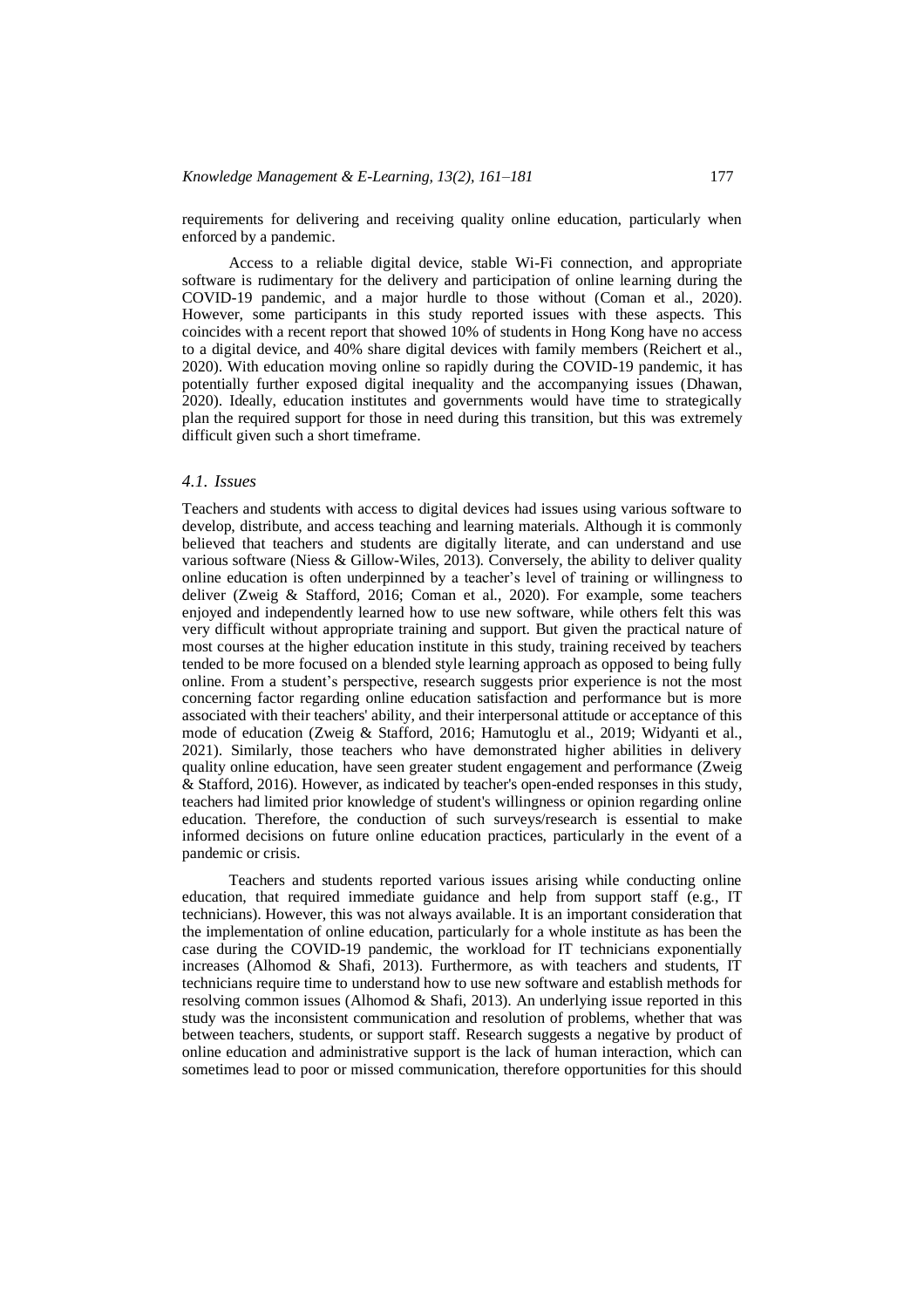be implemented where possible (e.g., instant messaging and video conferencing) (Murphy & Yum, 1998; Dhawan, 2020).

# *4.2. Benefits*

Due to being completely online during the COVID-19 pandemic, teachers in this study were able to adopt a more flexible teaching schedule that met their and students' availability. The ability for teachers with high workloads to freely plan their schedules can provide considerable time and work-life benefits (Cole et al., 2014). This is important considering the additional workload placed on teachers while adopting online education, and other associated pressures that have come with the COVID-19 pandemic (e.g., looking after family members or children). Students also felt the benefit of not having to learn in a classroom at a specific time, and with resources being placed online they could study and revise anytime and anywhere, which is similar to that reported in Pakistan by pre-service teachers when using mobile learning technology (Asghar et al., 2021). Research suggests this allows students to learn according to their schedules and partake in other activities (e.g., work, physical activity) (Ghaderizefreh & Hoover, 2018). Another outcome of online education in conjunction with the travel precautions implemented during the COVID-19 pandemic, meant teachers and students did not have to travel to campus, which saved considerable time and money. It was reported this allowed teachers to spend more time preparing learning materials and students more time for studying. It has been shown that external factors such as work and finances, can decrease students' attendance and subsequently academic performance in higher education, therefore fully online or blended learning may help overcome this issue (Moores et al., 2019; Tani et al., 2019).

For online education to be effective, additional measures need to be taken by education institutes to provide quality digital content, such as lesson recordings (O'Callaghan et al., 2017). Providing lesson recordings can have a positive impact on students' satisfaction, understanding of lesson content, and subsequently performance (Traphagan et al., 2010). Whereas teachers have indicated that the negative impact of offering lesson recordings in addition to face-to-face lessons is a reduction in student attendance and restricting the style of lecture (O'Callaghan et al., 2017). However, during the COVID-19 pandemic, online education and lesson recordings were one of the few options for education institutes, and as students reported in this study, lesson recordings were expected. Furthermore, students who received video recordings of lessons in this study felt this benefited their learning and revision. Similarly, research suggests students who can obtain lesson recordings, to supplement other forms of learning score significantly higher on module-based assessments (Bos et al., 2016).

# **5. Conclusion**

The main contribution of this study is to develop a deeper understanding of the experiences and opinions of teachers and students regarding online education during the COVID-19 pandemic. Although this study surveyed teachers and students from a single higher education institute, it still provides value to the growing body of literature regarding the issues and benefits of online education in Hong Kong. Higher education institutes can use the results of this study and the opportunities provided by this global pandemic to redefine and reconceptualize how to improve and support teachers and students in online learning environments.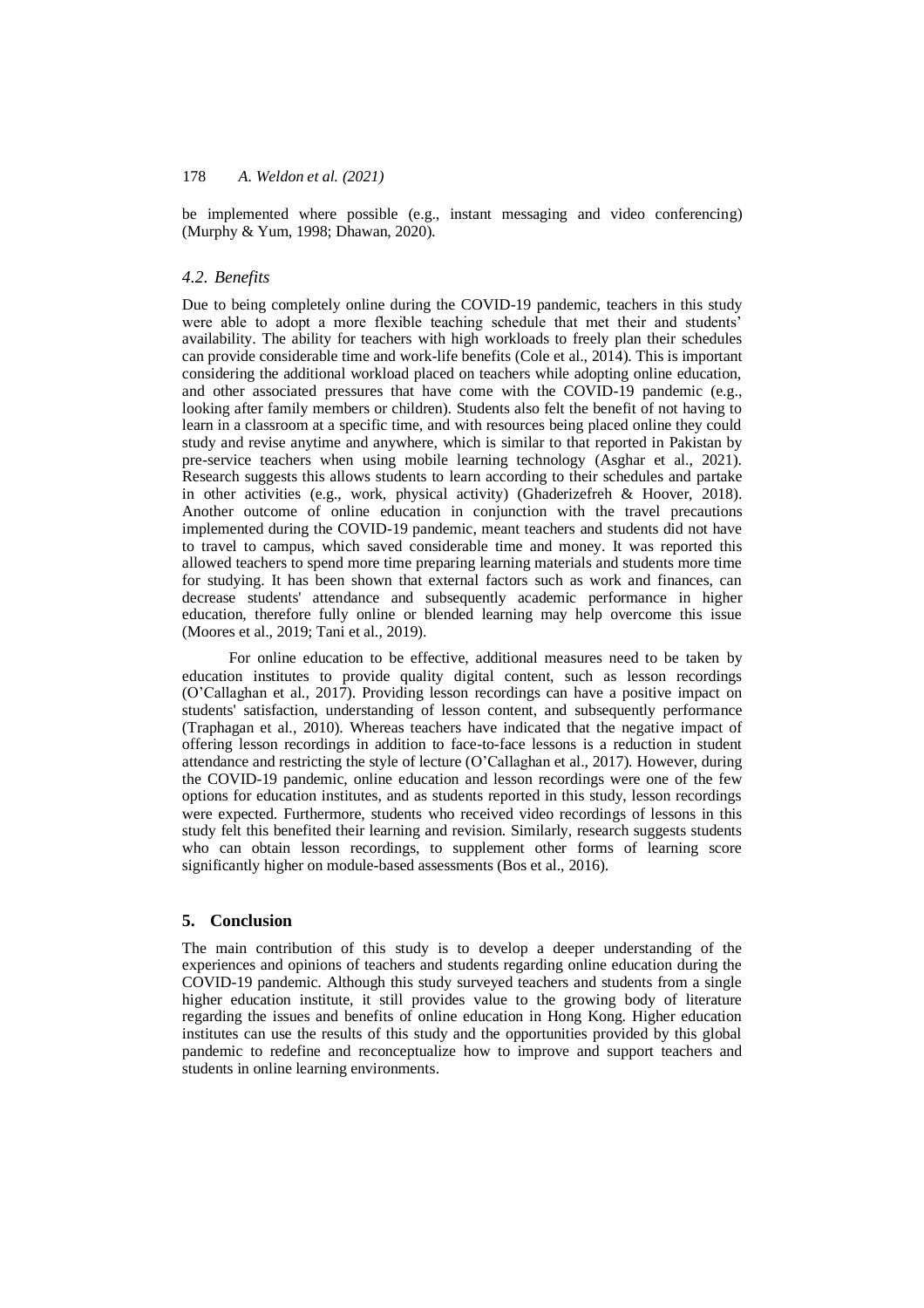Comparable to prior research addressing digital equality of students in Hong Kong, approximately one in ten students had no access to reliable Wi-Fi or digital device, and two in ten students did not have a digital device solely for their use. Additionally, students had difficulties in accessing and understanding specific software required for modules. This provides an opportunity for higher education institutes to develop resources (e.g., laptop rental schemes, student software subscriptions, and financial subsidies) to ensure digital equality for online learning.

For teachers, results indicated that they had greater accessibility to Wi-Fi and a digital device when compared to students, but similarly, two in ten did not have sole use of a digital device. This is an area often overlooked but is important to address, to ensure teachers can provide quality content and delivery of online teaching materials. Some teacher experiences indicated that attitudes towards online education and studentcentered teaching may become more positive when having to adapt, engage, and use different software and teaching methods. Whereas teachers' negative experiences can be supported by providing training and guidance to improve their understanding and confidence in using online learning technologies (Hu et al., 2021).

Lastly, with the rise of blended and online education, it is important to consider the increased workload and challenges this place on IT departments. Although they were not surveyed in the present study, there seems to be a paucity of research in this area, therefore it is recommended future research also investigates their perspective on online education and whether they too require training, resources, and support.

# **6. Limitations**

The survey used in this study was conducted online due to the COVID-19 pandemic, which may have caused difficulties for those without a reliable digital device or stable Wi-Fi connection. So, some students or staff may have been unable to complete the survey. Furthermore, due to participants and information presented in this study deriving from a single education institute, generalizing results to other institutes should be used with caution.

# **Author Statement**

The authors declare that there is no conflict of interest.

# **ORCID**

*Anthony Weldon* <https://orcid.org/0000-0001-5762-332X> *Will Ma* **b** <https://orcid.org/0000-0002-7281-7701> *Indy Ho* <https://orcid.org/0000-0003-4140-0513> *Emil Li* **<https://orcid.org/0000-0003-3809-2628>** 

# **References**

Alhomod, S., & Shafi, M. M. (2013). Success factors of e-learning projects: A technical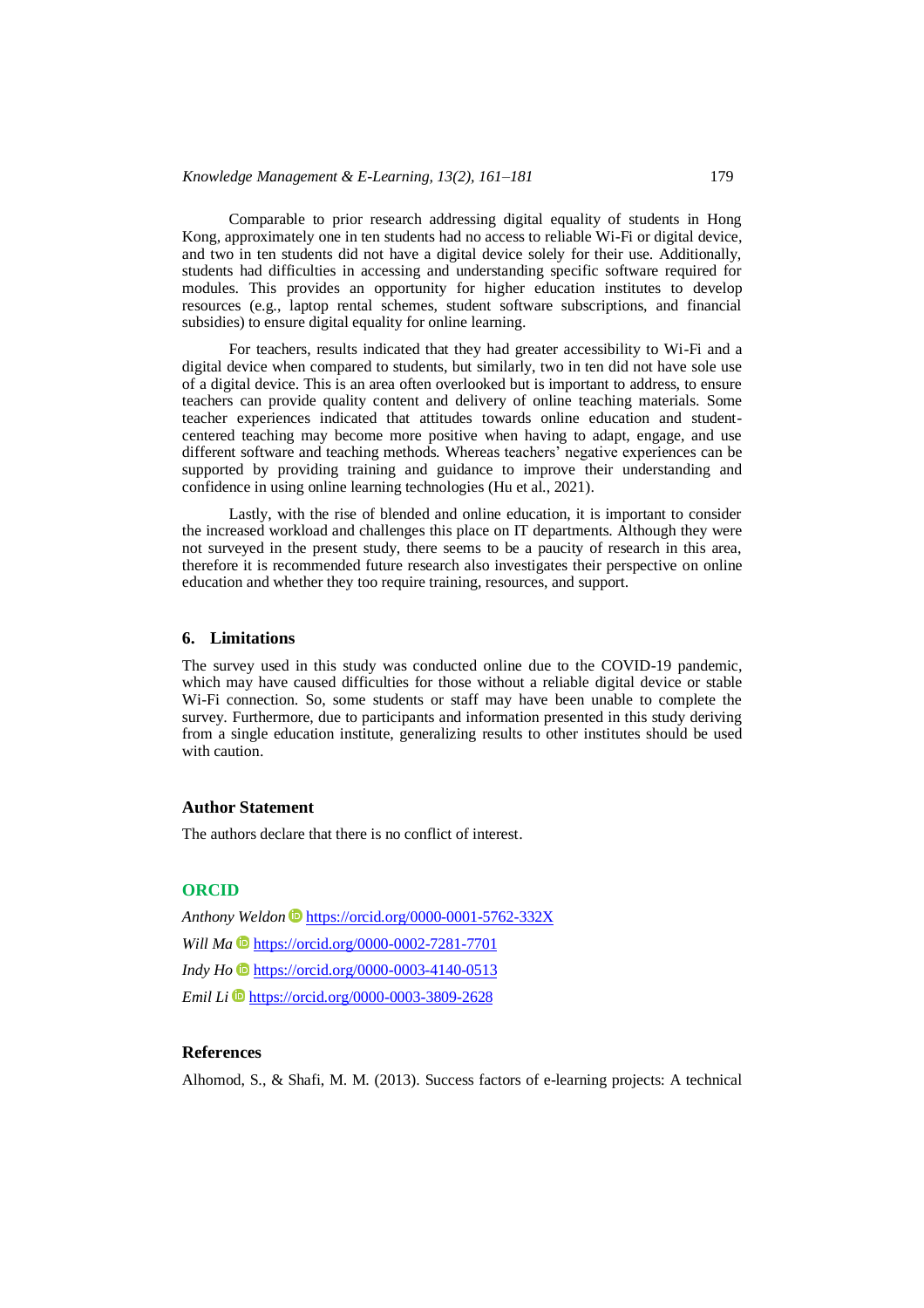perspective. *Turkish Online Journal of Educational Technology, 12*(2), 247–253.

- Asghar, M. Z., Barberà, E., & Younas, I. (2021). Mobile learning technology readiness and acceptance among pre-service teachers in Pakistan during the COVID19 pandemic. *Knowledge Management & E-Learning, 13*(1), 83–101.
- Ayebi-Arthur, K. (2017). E-learning, resilience, and change in higher education: Helping a university cope after a natural disaster. *E-Learning and Digital Media, 14*(5), 259– 274.
- Bos, N., Goeneveld, C., van Bruggen, J., & Brand-Gruwel, S. (2016). The use of recorded lectures in education and the impact on lecture attendance and exam performance. *British Journal of Educational Technology, 47*(5), 906–917.
- Braun, V., & Clarke, V. (2006). Using thematic analysis in psychology. *Qualitative Research in Psychology, 3*(2), 77–101.
- Cole, M. T., Shelley, D. J., & Swartz, L. B. (2014). Online instruction, e-learning, and student satisfaction: A three year study. *The International Review of Research in Open and Distributed Learning, 15*(6), 112–131.
- Coman, C., Tiru, L. G., Mesesan-Schmitz, L., Stanciu, C., & Bularca, M. C. (2020). Online teaching and learning in higher education during the coronavirus pandemic: Students' perspective. *Sustainability, 12*(24): 10367.
- Crawford, J., Butler-Henderson, K., Rudolph, J., Malkawi, B., Glowatz, M. Burton, R., Magni, P., & Lam, S. (2020). COVID-19: 20 countries' higher education intra-period digital pedagogy responses. *Journal of Applied Learning & Teaching, 3*(1), 1–20.
- Cucinotta, D., & Vanelli, M. (2020). WHO declares COVID-19 a pandemic. *Acta Bio-Medica: Atenei Parmensis, 91*(1), 157–160.
- Dhawan, S. (2020). Online learning: A panacea in the time of COVID-19 crisis. *Journal of Educational Technology Systems, 49*(1), 5–22.
- Dziuban, C., Graham, C. R., Moskal, P. D., Norberg, A., & Sicilia, N. (2018). Blended learning: The new normal and emerging technologies. *International Journal of Educational Technology in Higher Education, 15*: 3.
- EDUCAUSE. (2020). *EDUCAUSE DIY survey kit: Remote work and learning experiences*. Retrieved from [https://er.educause.edu/blogs/2020/4/educause-diy](https://er.educause.edu/blogs/2020/4/educause-diy-survey-kit-remote-work-and-learning-experiences)[survey-kit-remote-work-and-learning-experiences](https://er.educause.edu/blogs/2020/4/educause-diy-survey-kit-remote-work-and-learning-experiences)
- Education Bureau, HKSAR. (2015). *Executive summary of the report on the research study on the pilot scheme on e-learning in schools*. Retrieved from [https://www.edb.gov.hk/attachment/en/edu-system/primary-secondary/applicable-to](https://www.edb.gov.hk/attachment/en/edu-system/primary-secondary/applicable-to-primary-secondary/it-in-edu/Policies/pilot_scheme_exe_sum.pdf)[primary-secondary/it-in-edu/Policies/pilot\\_scheme\\_exe\\_sum.pdf](https://www.edb.gov.hk/attachment/en/edu-system/primary-secondary/applicable-to-primary-secondary/it-in-edu/Policies/pilot_scheme_exe_sum.pdf)
- Education Bureau, HKSAR. (2019). *Implementing "Bring your own device (BYOD)" in primary and secondary schools*. Retrieved from [https://www.edb.gov.hk/en/edu](https://www.edb.gov.hk/en/edu-system/primary-secondary/applicable-to-primary-secondary/it-in-edu/BYOD/byod_index.html)[system/primary-secondary/applicable-to-primary-secondary/it-in](https://www.edb.gov.hk/en/edu-system/primary-secondary/applicable-to-primary-secondary/it-in-edu/BYOD/byod_index.html)[edu/BYOD/byod\\_index.html](https://www.edb.gov.hk/en/edu-system/primary-secondary/applicable-to-primary-secondary/it-in-edu/BYOD/byod_index.html)
- Ghaderizefreh, S., & Hoover, M. L. (2018). Student satisfaction with online learning in a blended course. *International Journal of Digital Society, 9*(3), 1393–1398.
- Glaser, B. (1978). *Theoretical sensitivity*. Sociology Press.
- Glaser, B. G., & Strauss, A. L. (1967). *The discovery of grounded theory: Strategies for qualitative research*. Aldine.
- Hamutoglu, N. B., Savasci, M., & Sezen-Gultekin, G. (2019). Digital literacy skills and attitudes towards e-learning. *Journal of Education and Future, 2019*(16), 93–107.
- Holt, D. M., & Thompson, D. J. (1998). Managing information technology in open and distance higher education. *Distance Education, 19*(2), 197–227.
- Hu, D., Yuan, B., Luo, J., & Wang, M. (2021). A review of empirical research on ICT applications in teacher professional development and teaching practice. *Knowledge Management & E-Learning, 13*(1), 1–20.
- Jackson, K., & Bazeley, P. (2019). *Qualitative data analysis with NVivo*. SAGE.